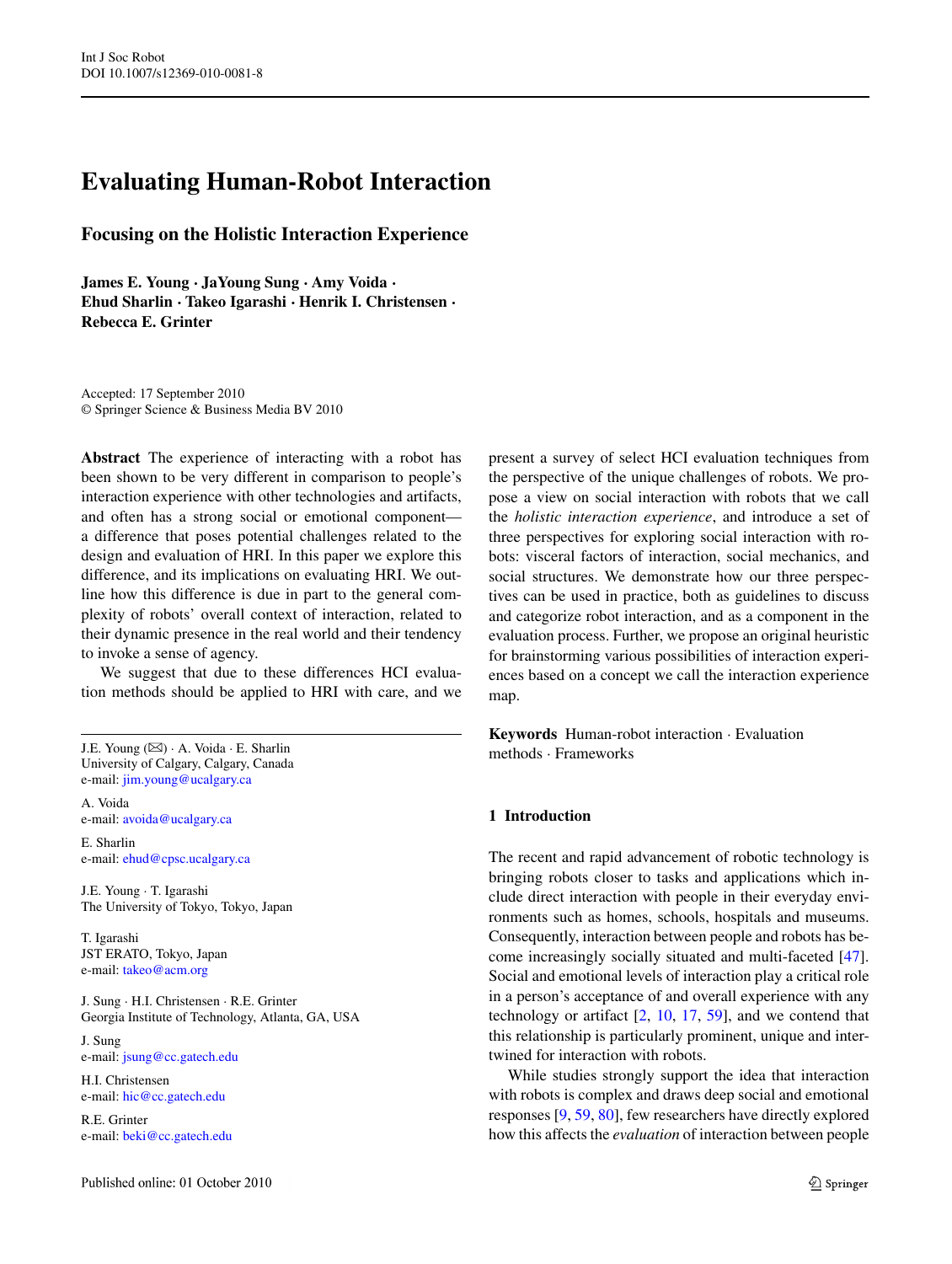and robots. This brings to light a basic question of whether specific consideration is needed for evaluation of HRI and whether classic HCI methods can be applied directly to HRI. This question has been raised before (see, e.g.,  $[25]$  $[25]$ ), but as far as we know there still is a need for thorough research of the general thematic differences between HRI evaluation and HCI evaluation, and for exploring practical frameworks for HRI evaluation.

In this paper we outline how robots' social and physical presence, and their tendency to evoke a sense of agency, creates a complex interaction context very different from that of interaction with other technologies and artifacts. We argue that this wider context should be explicitly considered when evaluating HRI, and provide a survey of what we believe are particularly relevant HCI methods, and how they apply and relate to these HRI challenges.

We present a new set of three perspectives for exploring social interaction with robots to help evaluators explicitly target various social facets of the holistic interaction experience. We illustrate the use of our perspectives as empowering vocabulary, demonstrate how to use them in practice, and how to use them to classify and analyze HRI instances. Further, we demonstrate how the perspectives can be used throughout evaluation, and present a heuristic that leverages our perspectives for exploring HRI experience possibilities.

#### **2 Why Is Human-Robot Interaction Unique**

In this section we argue that robots elicit unique, emotionally charged interaction experiences, and that this stems from the ways in which robots integrate into everyday settings. Our discussion emerges from the simple observation that people naturally tend to treat robots similar to how they may treat living objects, and ascribe them with lifelike qualities, such as names, genders and personalities, even when the robot is not explicitly designed to incur social responses [[27,](#page-12-4) [73\]](#page-14-1).

Here we consider the question of uniqueness in terms of what it means for interaction with robots, and focus our discussion around how robots encourage social interaction, how they elicit a unique sense of *agency*, and how they demand attention to the greater, holistic, interaction context.

#### 2.1 Robots Encourage Social Interaction

Studies have shown that people naturally tend to respond socially and to apply social rules to technologies [\[57](#page-13-2), [62](#page-13-3)]. Given that robots are a form of technology, it can be expected that this also happens when interacting with them (e.g., as with [[27,](#page-12-4) [73\]](#page-14-1)). Robots also have well-defined physical manifestations, can exhibit physical movements and can autonomously interact within peoples' personal spaces, properties that set them apart from other technological artifacts such as a PC or microwave [[59\]](#page-13-1). Further, the tangible nature of robots, and their ability to autonomously move and act in proximity of personal spaces [[22,](#page-12-5) [37\]](#page-12-6), is considered to have a unique effect on the social structures surrounding interaction [\[43](#page-13-4)]. As such, the way in which people apply social rules to robots, and the extent of this application, can be expected to be different than for other computational technologies.

Previous studies in non-robot human-computer interaction cases show that peoples' social tendencies toward technology can be deepened through socially-evocative technology designs [[62\]](#page-13-3). Even for robots without explicit social designs, simple movements and abilities are often construed as lifelike [\[27](#page-12-4), [73\]](#page-14-1), perhaps having this effect. Therefore, it is likely that robots that explicitly utilize such mediums as familiar human-like gestures or facial expressions in their designs will further encourage people to interact socially with them in a fundamentally unique way.

#### 2.2 From Anthropomorphism to Agency

People have been found to anthropomorphize robots more than other technologies and to give robots qualities of living entities such as animals or other humans (e.g., [\[3](#page-11-1), [4](#page-11-2), [12](#page-12-7), [26](#page-12-8), [29,](#page-12-9) [30](#page-12-10), [53](#page-13-5), [72,](#page-14-2) [73](#page-14-1)]). We posit that perhaps this anthropomorphism embedded within physical, social contexts is closely related to how people readily attribute intentionality to robots' actions regardless of their actual abilities or explicit designs. We believe that this intentionality helps give rise to and strengthen a sense of agency in the robot—the word *agency* itself refers to the capacity to act and carries the notion of intentionality [\[20](#page-12-11)]. People attribute agency to many things (see, e.g., "the intentional stance" [[18\]](#page-12-12), which argues that this helps people build expectations), including even simple movements and motions [[1,](#page-11-3) [38\]](#page-12-13) and various other technologies (e.g., video game characters, movies [[62\]](#page-13-3)), we argue that the robot's physical-world embeddedness and socially situated context of interaction creates a unique and affect-charged sense of *active agency* similar to that of living entities. In a sense, then, for many people interacting with a robot is more like interacting with an animal or another person than with a technology—the robot is an active physical and social player in our everyday world.

Due to agency and intentionality, people perceive robots to make autonomous, intelligent decisions based on a series of cognitive actions [[4,](#page-11-2) [18](#page-12-12), [57](#page-13-2), [62\]](#page-13-3). Considering this perspective helps explain why people readily attribute lifelike qualities to robots. Further, agency contributes to the development of expectations of the robot's abilities (such as learning ability) or can create the expectation that the robot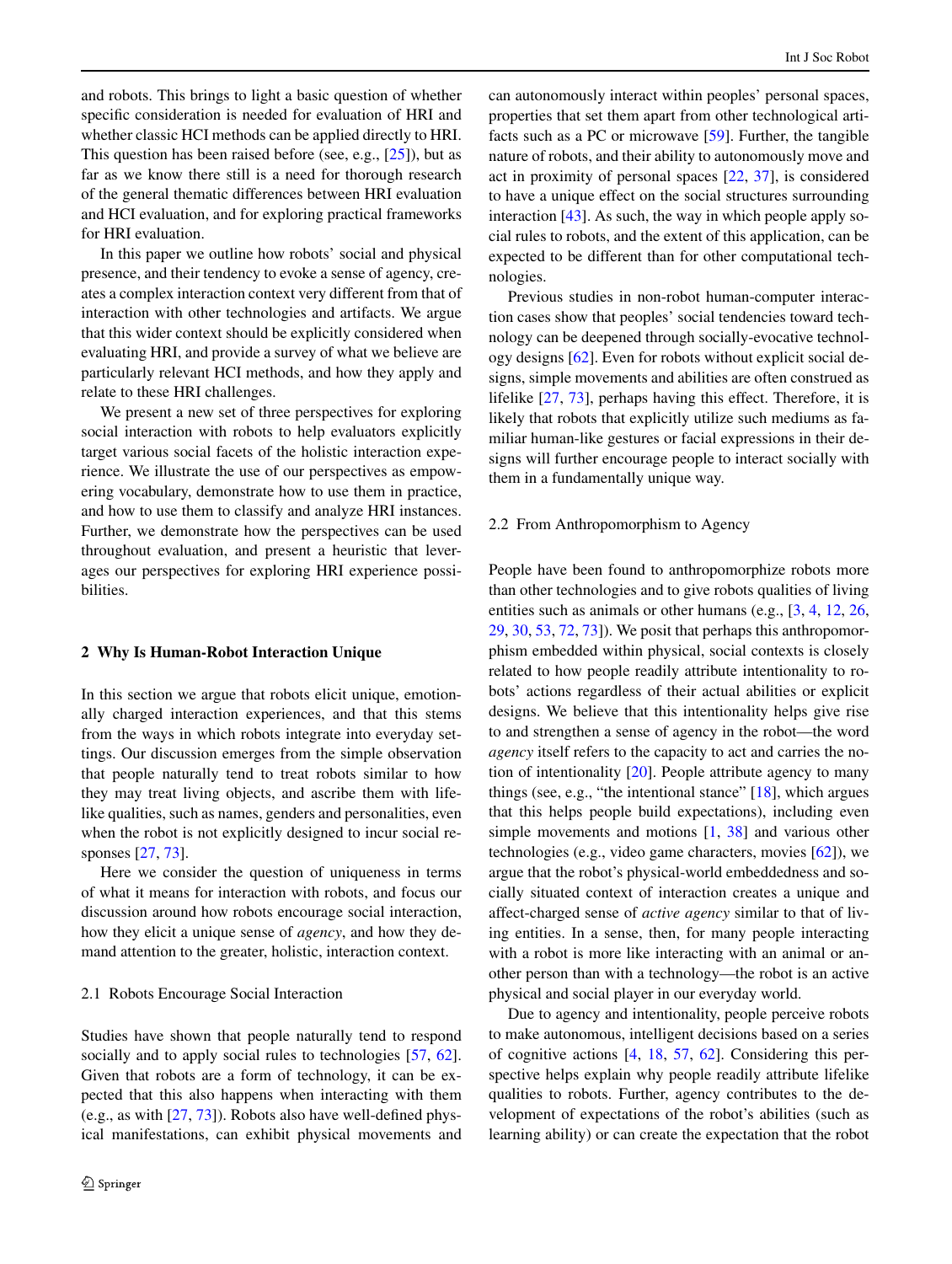will be an active social agent, all in a much more prominent way than with more traditional technologies. In fact, it has been demonstrated that people tend to believe that even simple robots engage in some social interaction in a reciprocal manner, and that people tend to develop strong affective and emotional attachments to robots (e.g., [[27,](#page-12-4) [28,](#page-12-14) [52,](#page-13-6) [73\]](#page-14-1)). While people do sometimes exhibit emotional attachment to other artifacts (e.g., a Tamagotchi toy or on-line virtual avatar), robots are unique in that they can actively respond to people's affections as a physical, social actor similar to a living entity directly embedded in people's real-world physical environments (closely linked to the person's embodiment). Thus, we argue that robots can legitimize and validate the social relationships [\[4\]](#page-11-2) in a fundamentally different way than other technologies.

<span id="page-2-1"></span>Overall, research suggests that robots become *active agents* in people's environments in a similar fashion to living entities, such that these robots naturally integrate into social worlds and encourage emotional involvement in ways not generally encountered with more traditional technologies.

# 2.3 Embodied Interaction Experience

Interaction is embodied within our social and physical worlds [\[22](#page-12-5), [64,](#page-13-7) [77\]](#page-14-3). A person's experience cannot be fully or properly understood by reductive accounts or limited perspectives [\[20](#page-12-11)], and includes difficult-to-quantify thoughts, feelings, personal and cultural values, social structures, and so forth [[16](#page-12-15), [20,](#page-12-11) [22\]](#page-12-5). From a person's point of view, the meaning of experience cannot be separated from the wider, holistic context, and this has important implications for HRI.

Robots' unique *active agency* and lifelike presence makes this wider context a particularly prominent part of interaction experience. The meaning of human-robot interaction often reaches well beyond the simple point of interaction (particular interface and particular actions) in a stronger and deeper way than interaction with many traditional, more passive technologies and artifacts, making HRI a very unique instance of HCI. Following, social norms may manifest very prominently with robots as they may exist between people (e.g., will people be too shy to undress in front of an advanced household robot they are not familiar with?). This stance is supported by emerging HRI literature, for example, work that suggests the need of considering how specific robot characteristics interplay with each other [\[15](#page-12-16)], or work that suggests that interaction with a robot may be context dependent [\[14](#page-12-17)].

The general idea of the holistic interaction context, and how robots fit into this, is outlined in Fig. [1.](#page-2-0) The user experience of interaction, embedded within a wide context, is greatly influenced by the robot. The robot itself is a prominent and very active social and physical player within this



<span id="page-2-0"></span>**Fig. 1** A person's experience of interacting with a robot is influenced by many real-world social and physical factors, where the robot itself plays an active role similar to that of a living entity

context, with its influence similar in many respects to a living entity. The human and robot mutually shape the experience similar to how two living agents may do. Our discussion here highlights how deeply interaction with robots is embedded in the social and physical worlds, and the uniqueness of this integration, compared to non-robotic HCI instances (such as interaction with a PC for example).

<span id="page-2-2"></span>In this section, we emphasized the unique nature of interaction with robots. We discussed how robots, by their very nature, encourage social interaction on levels that may differ from social interaction we experience with other technologies. Following from this, robots are (often not by design) anthropomorphic and generate a strong sense of *active agency* similar to a living creature. Overall this generates a very unique, socially and physically embedded context for interaction experience.

# **3 Existing HCI and HRI Evaluation Methods**

Our goal in this section is to provide a selected summary of methodologies, techniques, and concepts from both HCI and HRI, focusing on a subset that we believe can be useful in relation to the unique and deep social component of interaction between a person and a robot. We attempt to explore how existing HCI and HRI evaluation techniques and frameworks apply to the unique social properties of robots, framing them in this targeted light in the process of discussion, and highlight where we feel additional techniques are needed.

We develop our discussion from the following evaluation approaches: task completion and efficiency, emotion, and situated personal experience, and conclude with a discussion on frameworks for exploring social interaction with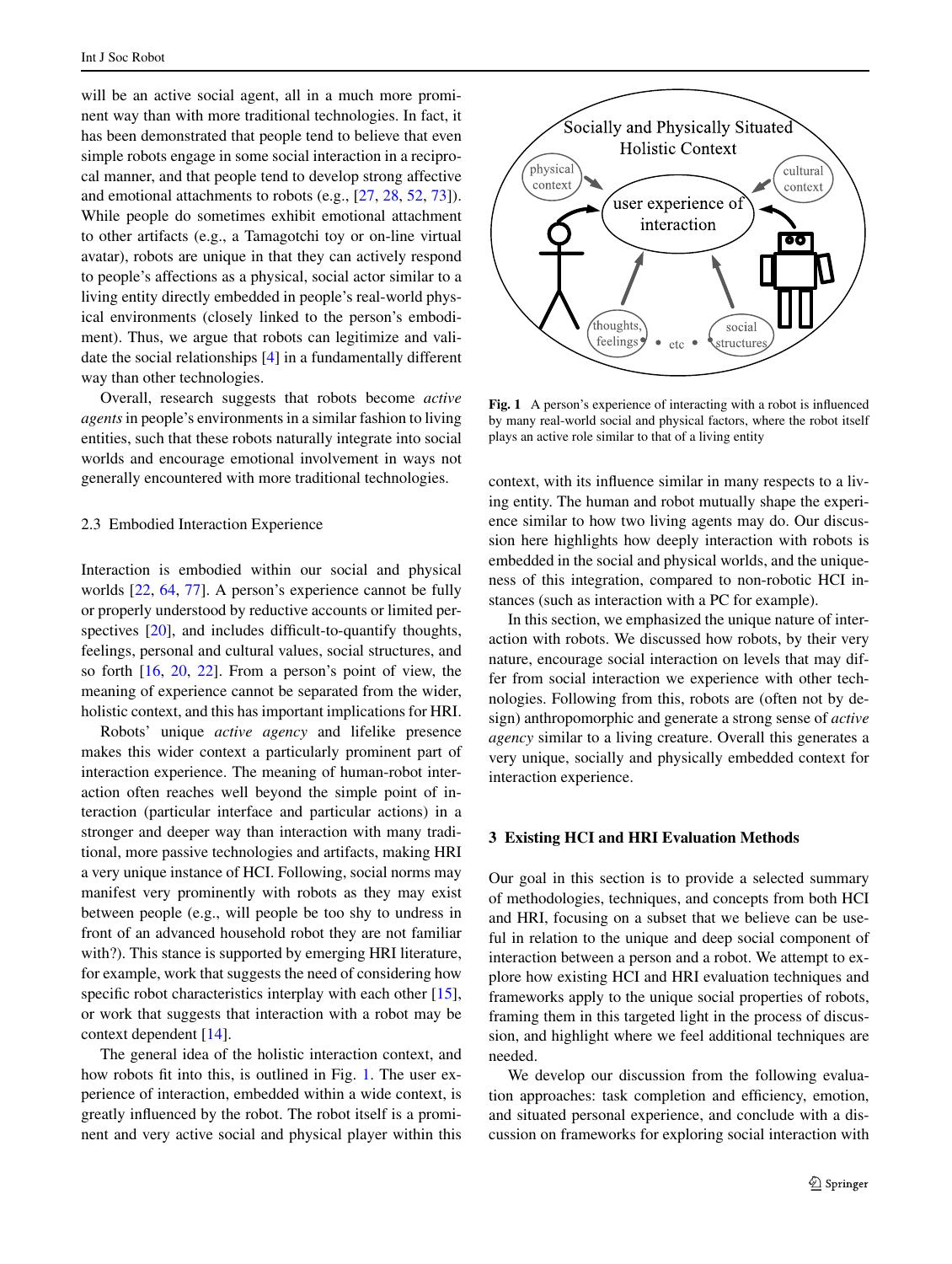robots. We do not intend to apply a hard-lined categorization here of the existing work, but rather use the views as a means to frame our discussion.

# 3.1 Task Completion and Efficiency

Given the effectiveness oriented nature of most classic computerized tasks and computer interfaces, traditional HCI evaluation has often taken a task completion and efficiency approach to usability evaluation, focusing directly on how an interface supports a user in their desired tasks, actions, and goals [[21,](#page-12-18) [24](#page-12-19), [58](#page-13-8), [66](#page-13-9)].

This trend also exists in HRI where questions explored often center around control oriented issues, performance quality, the person's tactical awareness of the robots' environment, error rates and action mistakes, etc. (e.g., [\[23](#page-12-20), [36](#page-12-21), [63,](#page-13-10) [79\]](#page-14-4)).

In addition to the direct utilitarian importance, these concrete measures of task accomplishment and efficiency can be used as part of wider, interaction-experience oriented explorations (and thus, for evaluation of social HRI). For example, these quantitative measures can support other data which highlights points related to engagement and interest (e.g., through task completion time or number of pauses), or whether and how much a person understands what the robot is trying to convey (e.g., through error rates). These techniques alone, however, can only provide limited insight on the social aspects of interaction, and so other techniques are needed for a more comprehensive view of the holistic HRI experience.

## 3.2 Emotion and Affective Computing

Some research in HCI specifically targets socially situated interactions between people and computing technologies, with a particularly strong focus on human emotion. Much of the research in this area is performed under the title of affective computing, a domain which explores how interaction with an interface influences the emotional state, feelings, and satisfaction of the person [[61\]](#page-13-11), whether through deliberate design (e.g., [\[5](#page-12-22)]) or as an incidental artifact of interaction (e.g., [\[45](#page-13-12), [61](#page-13-11)]). This area of research also includes the evaluation of interaction with virtual agents, work of particular interest to HRI [[40\]](#page-13-13) as virtual agents can also elicit agency and social presence (although not physical), and an area of potential influence for the evaluation of social interaction with robots. Given the socially situated and activeagency nature of interaction with robots, we feel that this body of work is particularly relevant.

One approach to evaluation of affective interaction monitors biological features such as heart rate, blood pressure or brain activity, or measures the number of laughs, number and duration of smiles, and so forth [\[19](#page-12-23)]. These methods can serve to quantify the difficult-to-quantify social-oriented aspects of interaction with robots such as types and amounts of emotion, affect, or the social involvement of the person. However, evaluators should note the limitations incurred when using such methods. Arguably, the ability to understand the rich and multi-faceted nature of social interaction will be limited and the validity of the gained insight reduced, particularly given the holistic HRI experience, when emotions are simplified to a set of external quantities and discrete categories [[45,](#page-13-12) [70\]](#page-14-5).

Other affective-computing approaches attempt to focus on participant self reflection, where people directly report on their experience with an interface and how it makes them feel (e.g., see [[5,](#page-12-22) [8,](#page-12-24) [41](#page-13-14), [42\]](#page-13-15)). Examples include think-aloud techniques, interviews, and surveys. This has the added benefit of accepting participants as expert evaluators of emotion and judges of their own social interaction experience (with robots). Sometimes, creative techniques are used to help people reflect on aspects that are difficult to express with words. One such example is the sensual evaluation instrument which asks people during interaction to handle a set of abstract, molded props [[45,](#page-13-12) [64\]](#page-13-7) that represent emotional states. Participants are later asked use the props as physical memory aids and descriptive tools for their experience. Self reporting, regardless of the media and mediators used, has the complication of often being done in retrospect (after, not during, an experience) and relies on people understanding their own emotions and being reflective enough, and confident enough (i.e., not shy) to discuss them openly.

Affective computing techniques can be very useful for exploring how people feel about robots, and how the robot affects their emotional state. The holistic interaction experience, however, points to a wider picture that includes such things as social structures, and how all of these concerns relate to the physical, cultural, and social context where interaction is taking place.

# 3.3 Situated Personal Experience

A person's experience of interaction is situated within a broad social and physical context that includes such things as culture, social structures, and the particular environment they are interacting with. As such, we argue that the experience itself is very complex and elusive concept that is difficult to explore with evaluation.

Existing evaluation approaches that focus on personal experience (and the context within which it happens) often aim to describe and unpack interaction experience rather than to explicitly measure it. Some argue that it is important to accept the complex, unique, and multi-faceted nature of experience (as perfect understanding is perhaps impossible [\[65](#page-13-16), [70\]](#page-14-5)), and evaluation should aim to find themes and indepth description of the complexity [\[5](#page-12-22), [41](#page-13-14), [45](#page-13-12)].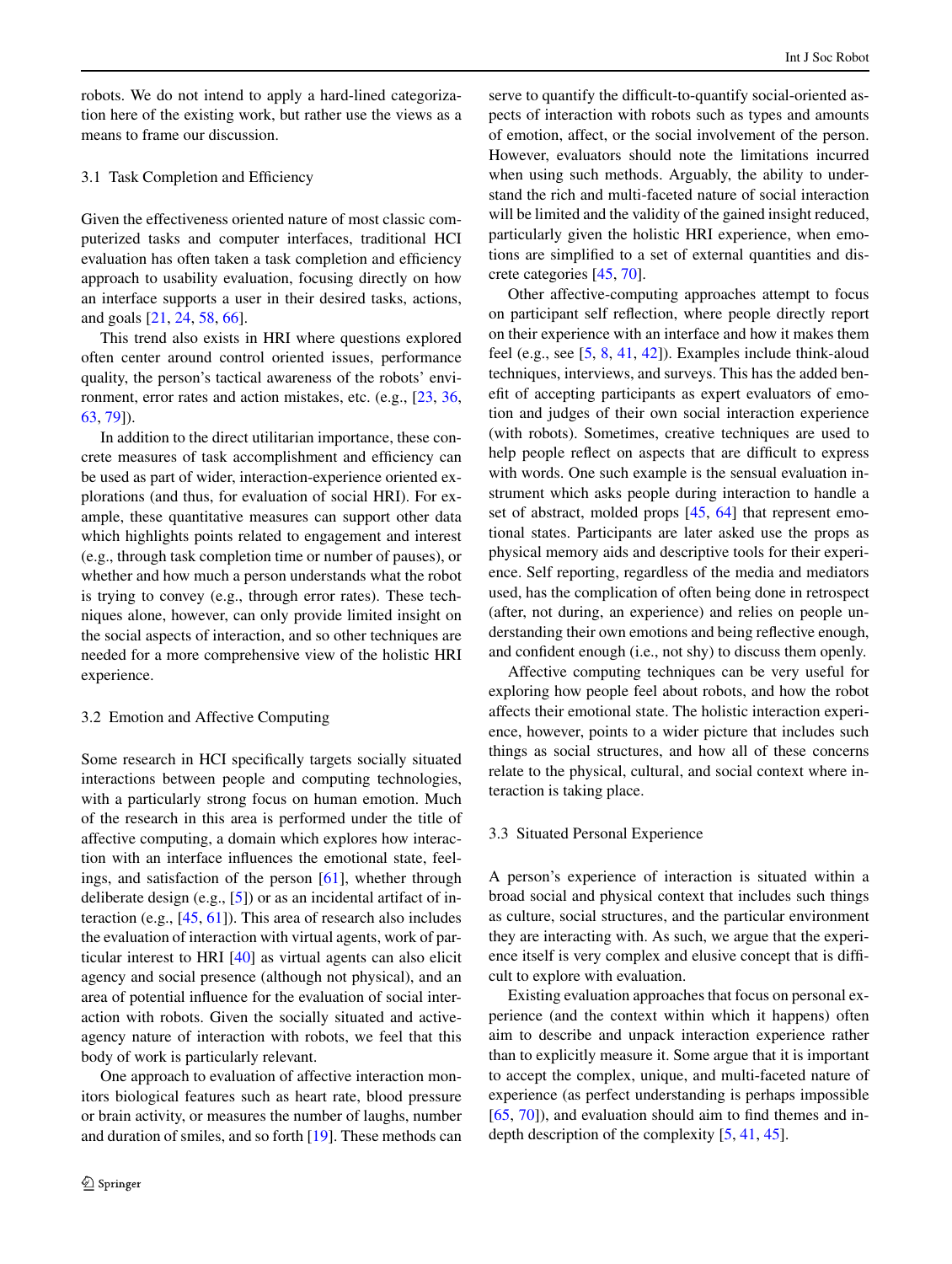This stance can be used to explicitly recognize the holistic and embodied nature of interaction with robots and we can leverage many of the related data collection and analysis techniques toward this goal. In fact, an emerging body of work in HRI considers interaction as a holistic and contextual experience that considers issues such as how a robot meshes into existing social structures (exemplified in [\[27](#page-12-4), [49](#page-13-17), [72,](#page-14-2) [73\]](#page-14-1)).

The approach of accepting complexity often uses qualitative oriented techniques such as thick, detailed description based on participant feedback and interviews (e.g., [[78\]](#page-14-6)), collecting multiple viewpoints (for example, across participants), or more structured approaches such as Grounded Theory [\[70](#page-14-5)], culture or technology probes [[31\]](#page-12-25), or contextual design [\[7](#page-12-26)]. Longer term interaction or interplay with social structures are often targeted with in-situ, context based ethnographic (e.g., [\[13](#page-12-27)]) or longitudinal field studies  $(e.g., [27, 73])$  $(e.g., [27, 73])$  $(e.g., [27, 73])$  $(e.g., [27, 73])$  $(e.g., [27, 73])$ .

Another important consideration in relation to the holistic context of interaction is the idea that each person and their experiences are unique. This means that rather than trying to find an average user, context sensitive evaluation should perhaps value that individuals have unique, culturally grounded experiences, and evaluators should take care when generalizing any affective experience across people [[8,](#page-12-24) [70\]](#page-14-5). Further, the evaluators themselves will have similar culturally rooted personal biases towards the robots, participants, and the scenario. This bias, which some argue is unavoidable, should be explicitly considered and disclosed with the evaluation analysis [[70\]](#page-14-5).

The involvement of social structures in HRI highlights that, since we argue that robots are viewed as lifelike entities, it is possible that person-person norms may manifest between people and robots. For example, perhaps the observer effect [[48\]](#page-13-18) may be particularly powerful when interacting with robots: interaction between a boss and a worker may change when they are being videotaped as, say, the boss may feel more pressure to act in a socially acceptable manner—the same change may happen between a person and a robot.

While these approaches consider many of the wider social and contextual components of the holistic HRI experience, they do not directly target the lower-level considerations of a person's emotions. Further, there is no explicit consideration of *how* these techniques can be applied to robots specifically, and it is up to the evaluator to devise appropriate methods. As such, we maintain that there is a need for structures and methodologies that aid evaluators in applying specific techniques such as the ones outlined above to the evaluation of social interaction experience with robots.

3.4 Frameworks for Exploring Social Interaction with Robots

So far in this section we discussed how existing HCI and HRI evaluation methods and techniques relate to the holistic and contextual nature of HRI. Complementary to this, evaluators can use frameworks as a means of dissecting this holistic, complex whole into more targeted and focused units or perspectives, and use this as a means to direct evaluation. Frameworks can provide common vocabulary, provide means for comparison, and can serve as sensitizing tools to help evaluators focus on particular concepts. In terms of HRI, then, we argue for the need of frameworks to help evaluate and target such concepts as personal comfort, internal emotional experience, and social integration when reflecting on interaction experience.

One common (and relevant) example in HCI is Norman's three-level framework for analyzing how people interact with and understand everyday objects (or products, in this case), with an explicit concern for emotion [[58\]](#page-13-8). Norman's framework highlights the stages a person may go through when dealing with a product over time: (a) initial, visceral impact, (b) behavioral impact, or how a person feels during use, and (c) reflective impact, the thoughts one has after interacting with a product. The idea of *active agency*, however, suggests that the robot may not fall into the standard "product" category and as such this framework is limited in targeting the holistic interaction experience.

Closer to HRI is Drury et al.'s *HRI awareness* conceptual framework, and specifically, the awareness (understanding) that both the people and robots have of the social structures and activities within a group [[23\]](#page-12-20). This work focuses on robots as team members in goal oriented tasks, and does not consider interaction outside this professional role. Perhaps the most explicit social interaction framework for robots is the classification of robots based on their social design characteristics and capabilities [\[9](#page-12-2)], although this work is focused only on the robot design (and not a person's experience) and stops short of considering the wider context or the more general social interaction that may occur.

To summarize, within the breadth of existing evaluation techniques and methods in HCI and HRI that we present above, there is no clear method that covers the breadth and depth of the holistic interaction experience for interacting with robots. Further, there is a lack of frameworks which can synthesize various existing methods together to target the holistic and socially embedded nature of interacting with robots. In the following section, we present our initial take on classifying this rich interaction into a set of articulated concepts. We describe interaction experiences with robots using three perspectives: visceral factors, social mechanics, and social structures. These new perspectives can be leveraged in practice for designing and evaluating the social interactions between people and robots, and serve as lenses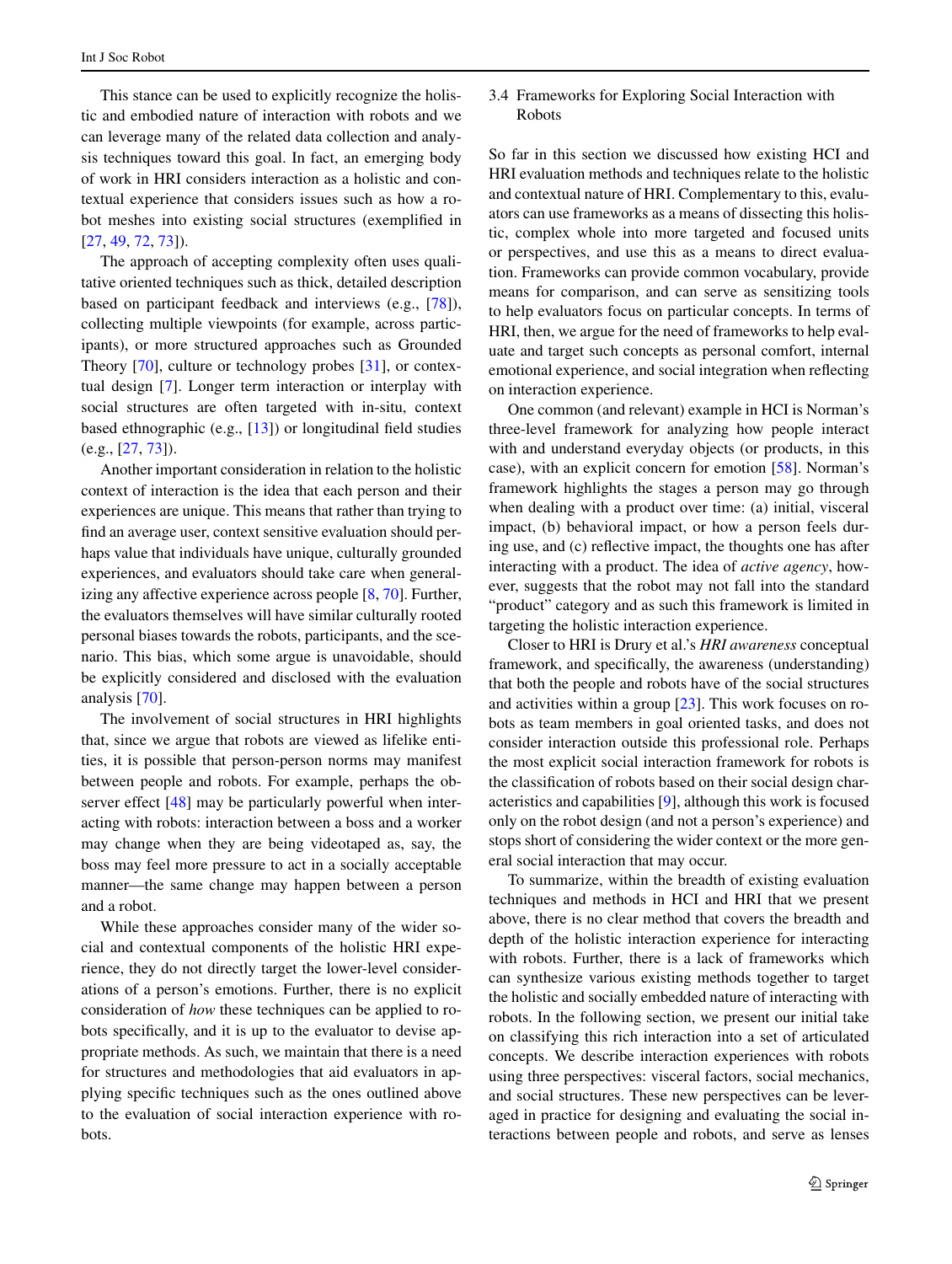to help examine the wider context within which interaction happens.

#### **4 Perspectives on Social Interaction with Robots**

We present a set of perspectives for exploring social interaction with robots. We envision that these perspectives can be integrated into existing HCI and HRI evaluation methods, serve as sensitizing concepts, and provide a new vocabulary that will encourage investigators to focus more on unpacking the emotional and social aspects of interaction. Our approach is based on the uniqueness of interaction with robots, related to the holistic context of interaction, robots' *active agency* and dynamic physical presence. While these perspectives were developed with HRI in mind, we note that our ideas can also be applied to evaluation of other, nonrobotic entities with similar characteristics.

We categorize social interaction between people and robots into three perspectives: visceral factors of interaction (e.g., the immediate, automatic human responses), social mechanics (e.g., the application of social languages and norms), and the macro-level social structures related to interaction.

Perspective One (P1), visceral factors of interaction, focuses on a person's biological, visceral, and instinctual involvement in interaction. This includes such things as instinctual frustration, fear, joy, happiness, and so on, on a reactionary level where they are difficult to control.

Perspective Two (P2), social mechanics, focuses on the higher-level communication and social techniques used in interaction. This includes both the social mechanics that a person uses in communication as well as what they interpret from the robot throughout meaning-building during interaction. Examples range from gestures such as facial expressions and body language, to spoken language, to cultural norms such as personal space and eye-contact rules.

Perspective Three (P3), social structures, covers the development of and changes in the social relationships and interaction between two entities, perhaps over a relatively long period of time (longer relative to P1 and P2). P3 considers the changes in or trajectory of P1, P2, as well as how a robot interacts with, understands, and even modifies social structures.

These three perspectives are not a hard-line categorization of the various components of interaction, or a linear progression of interaction over time. Rather, interaction happens simultaneously and continuously on all three perspectives, and there is crosstalk between the perspectives for any given interaction—these categorizations provide different views on this complex relationship.

As we'll discuss below, given a particular robot, interface, scenario, or research question, certain perspectives may be of greater interest than others. However, we contend that components of all three perspectives exist in any interaction between a human and a robot. Following, not explicitly considering a particular perspective may limit the view and hinder potential understanding of a social interaction scenario.

Below we offer detailed descriptions of the three perspectives. Our approach revolves around using the perspectives to categorize and introduce existing literature and themes, serving as a simplistic case study highlighting the usability and applicability of the perspectives.

#### 4.1 Perspective 1 (P1)—Visceral Factors of Interaction

People have many visceral, perhaps largely instinctual, reactions to the world around them [[58,](#page-13-8) [59\]](#page-13-1). These reactions are often difficult, if not impossible, to quell or restrict. Some of these reactions are nearly universal to all humans, such as smiling when happy, while others are cultural or individual oriented, such as fear of insects or particular associations such as having a positive response to a Christmas theme. Many of these reactions are entirely internal, with very little or no outwardly noticeable effect, while others such as recoiling from a spider are very externalized in their expression. Interaction continues to occur from this perspective (P1) even for engaged or long-term interaction.

Clear examples of P1 visceral interaction exist in the field of HRI. One example that highlights the importance of visceral interaction is the problem of eeriness, where as postulated by the Uncanny Valley theory [[54\]](#page-13-19), discomfort in interaction rapidly increases as a robot's lifelikeness to a human rises above a certain level [[39](#page-12-28)]. Another example is people's reluctance to interact with an anthropomorphic robot that appeared taller than them [\[50](#page-13-20)]. A rehabilitation robot, Paro, was specifically chosen to take the form of a baby seal to elicit positive emotional responses from people [[52\]](#page-13-6) people reported a great deal of emotional attachment toward the robot. Other work uses familiar cartoon artwork to explicitly anthropomorphize robots, and make them both familiar and fun, and give them a communication vocabulary of, e.g., simplified and exaggerated facial expressions, that people can intuitively understand [[81\]](#page-14-7). All of these examples fall under our P1 perspective.

Visceral (P1-type) reaction is not limited to robots with explicit anthropomorphic designs. As one example, the shape, speed, and patterns of a robot's movements also contribute to visceral reactions. In particular, Roomba users reported both excitement and enjoyment from watching how the robot moved around the space, even though the movements were random [\[73](#page-14-1)]. A similar finding was reported in a search and rescue study where people could not clearly see the robot, but could only see the lights and hear its movements and motors. Based on the way that the robot moved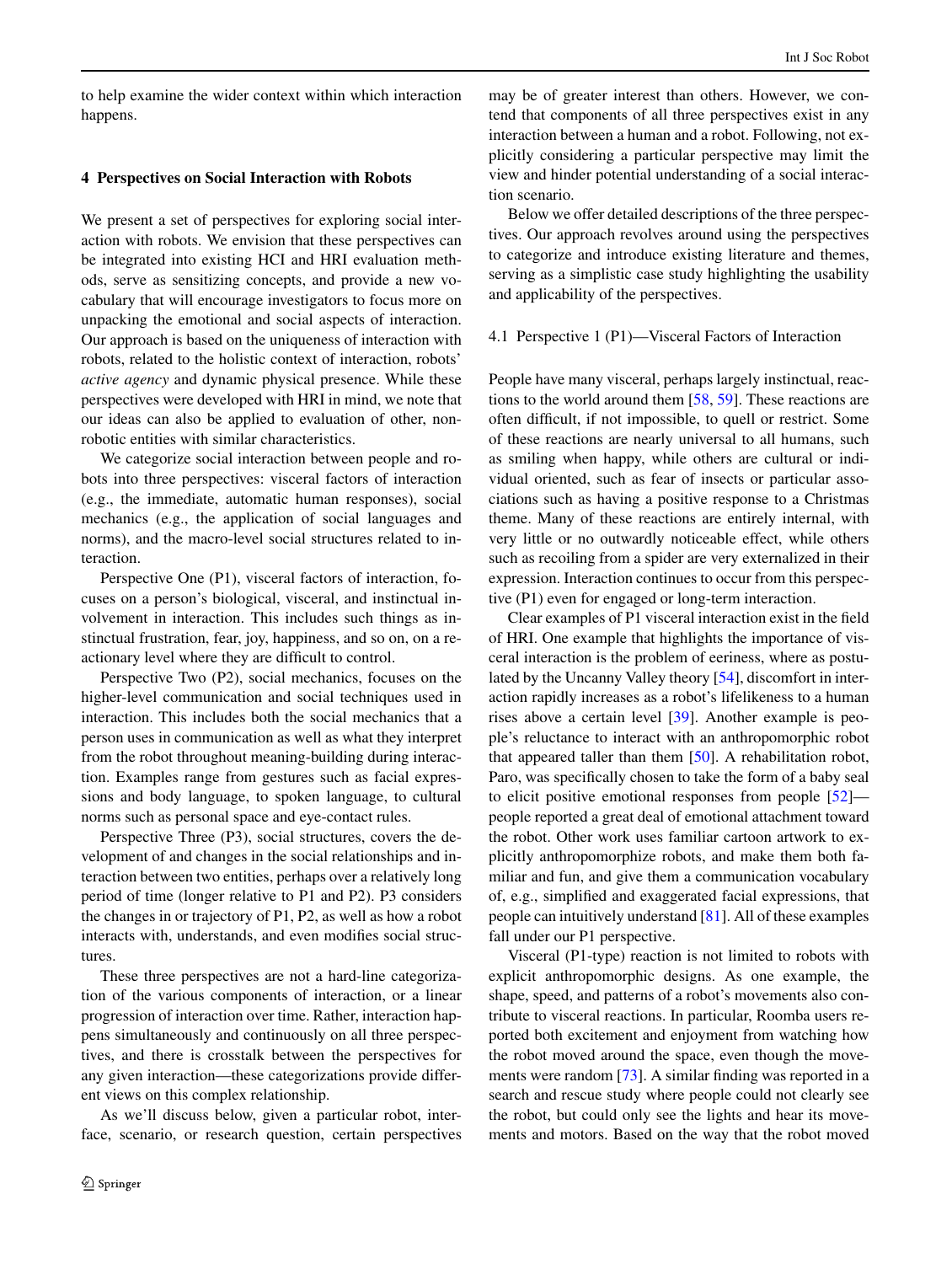(e.g., with aggressive and sudden movements, or slower and softer movements), people reported feeling either more or less threatened by the robot, resulting in a deepening of the traumatic symptoms reported [[6\]](#page-12-29). The robot Keepon works largely on this principle, evoking P1 reactions of fun and enjoyment from people simply through the way that it moves [\[53](#page-13-5)].

In other work, research showed how people were very hesitant to destroy (or "kill") a mechanically designed robot, with the hesitance related to the degree of "intelligence" shown by the robot [\[4](#page-11-2)]. Arguably, this was related to people's visceral (P1) reluctance to harm something which appears to be living. A related study found a similar relation, where people were hesitant to shut off a robot that pleaded to stay turned on [\[3](#page-11-1)].

This perspective (P1-type) of human reactions to the world is a very powerful and important part of the user experience of interaction: fear, happiness, excitement, dread, and so forth, can have a large impact on the overall interaction experience. Robots make visceral reflection a particularly relevant component of interaction, as they elicit a sense of lifelike agency, and hence strong visceral responses that can play an important role in the reactions to the interface, to its acceptance or rejection. Thus in HRI, visceral impressions form a crucial component of the overall experience, and P1 can be used to focus attention on these factors when assessing interaction with a robot.

#### 4.2 Perspective 2 (P2)—Social Mechanics

Many robots are designed to explicitly try to understand and communicate using social techniques such as those that are used between people (or perhaps between a person and an animal). This kind of communication consists of an extremely diverse set of social signals, responses, and other communication techniques, e.g., such as the use of speech and voices, facial expressions, and bodily gestures. We collectively refer to these communication techniques as the *social mechanics* of interaction, our second perspective (P2).

People are very good at interpreting and understanding social mechanics, and in fact appear to be inclined to explain interaction using such communication techniques even where there is no communication intended [[59\]](#page-13-1). This tendency toward P2 may be particularly strong when interacting with robots, as their physical embodiment and *active agency* help make interaction with people inherently social. For example, although the Roomba cleaning robot has no internal social model and was only programmed to sweep the floor, people understand its actions and attribute intentionality to it the same as they may for another person or animal—that is, they used P2 to explain the Roomba's actions. Further, in practice people have been found to name their Roomba, have (mostly one-sided) conversations with it, and even dress it up to match its personality [[27,](#page-12-4) [73\]](#page-14-1).

Clear examples of robots that use P2 social mechanics are those that use such techniques as eye gaze cues, or head-nod recognition as an important part of interaction [[56,](#page-13-21) [68,](#page-13-22) [69](#page-13-23)], robots that have person oriented strategies for stopping to yield in the hallway [\[60](#page-13-24)] or approaching seated people [\[33](#page-12-30)], and those that convey an expression or mood [[32\]](#page-12-31). Robots' use of P2 social mechanics extends beyond these more clearcut examples, and includes subtle characteristics such as the tone and inflection of actions, components that can play a crucial role in overall interaction experience. For example, it is conceivable that seemingly localized design decisions, such as a sporadic or rough (or *jerky*) arm movement, can taint the overall impression: one robot that debates using rough (perhaps aggressive) hand gestures may be received quite differently from another that uses smooth (perhaps docile) ones, or they would also be seen as different if the robots used a monotonous or bored versus excited voice in their statements. In practice, a recent study identified that a subtle indication of team play (i.e., by using the word "we") could largely increase the tolerance people have of robots' mistakes [\[35](#page-12-32)].

For much of this area of research, the aim is to define how robots can comply with social practices and appear normal and acceptable in our lives. One approach to this has been to attempt to make robots that break what we accept as *normal* behavior, as a means to both provide understanding of how people react when things go wrong, and to find the boundaries of what is seen as wrong. Notable research includes a robot that cheats while playing a game [\[67](#page-13-25)], one that purposefully talks in a disconnected manner [\[74\]](#page-14-8), and one that uses inappropriate gaze cues to disrupt the flow of interaction [\[55](#page-13-26)].

Robots require difficult-to-achieve skills and a vast amount of knowledge and awareness of the context of interaction to use many social mechanics to the level that people do. This problem is exacerbated as many social mechanics vary based on who the robot is interacting with (e.g., children versus elders), and their background and culture (e.g., Asian versus Hispanic). One method used to reduce this complexity is to program robots that can *learn* from their particular context on how to interact. This mimics how actual people work in the real world, and as such we see the teaching and learning paradigm as a very familiar social mechanic for people who must teach robots. In these projects, people explicitly demonstrate to a robot how to perform a task using their existing teaching skills, such as to push a sequence of buttons [[11,](#page-12-33) [51](#page-13-27)], or observe and follow behaviors [\[76](#page-14-9)]. One particular study showed that people perceived a robot that could learn as being more capable than the one that performed canned behaviors [\[76](#page-14-9)].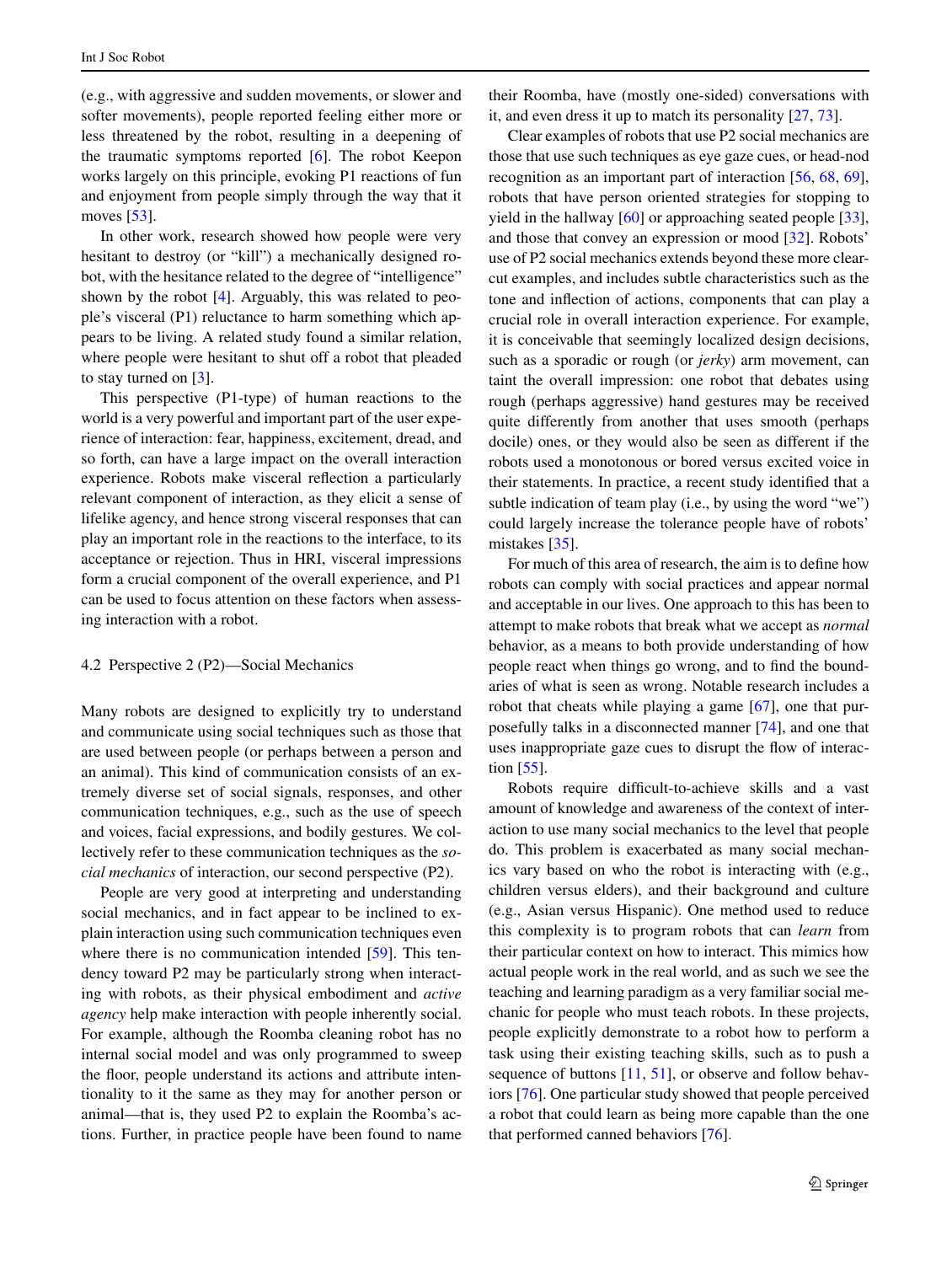From our investigation it appears that social mechanics (P2) may be the most extensively studied area in HRI, perhaps because it is often a clear part of the overall social interaction experience, and thus a clearer target for design. In this section, we have outlined what we feel are some of the current and active social mechanic areas in HRI. Exploring the vast landscape of P2-type interaction is a rich area for future work.

# 4.3 Perspective 3 (P3)—Social Structures

In addition to the more obvious P1 (visceral) and P2 (social mechanics) components of HRI, interaction between a person and a robot (or people and robots) extends into the holistic context of interaction. That is, the human environment and social structures are themselves components of interaction, where they both influence and are influenced in the process. One example of this kind of interaction is the relationship between a domestic robot and the social structures of the home: the existing home practices and contexts help define how people will perceive and interact with the robot, and the simple existence of the robot itself, and the fact that people interact with it, has an impact on the greater structures of the home [\[80](#page-14-0)].

Research in this area has shown that, e.g., adopting cleaning-robot technology (a Roomba, in this case) in homes may shift who is responsible for the cleaning duties, from adults to young adults, and from women to men [[27\]](#page-12-4). Other work has shown that robots can be attributed with moral rights and responsibilities of their own within the home and family [[28\]](#page-12-14). In one case, a family expressed sadness at having to exchange their broken Roomba (named "Spot") for another one, rather than having it fixed. The same phenomena has been found in military contexts, where a bomb reconnaissance robot (named "Scooby Doo" by the soldiers) became a team member and was given medals by the team. When Scooby Doo was destroyed in the line of duty, the soldiers demanded that the robot be repaired rather than replaced at a fraction of the cost [[30](#page-12-10)], showing how the robot became a team member of sorts.

Time can be a useful factor to consider in relation to how a robot fits into social acceptance and social structures; time can help highlight the extent of influence and a trajectory of how the social structures vary and evolve. For example, research has shown how a novelty factor can exist for robots, where they initially have an impact on structures, but are soon forgotten, with social structures returning toward their previous state. This has been demonstrated in research, where an office-assistant robot became forgotten after three months [\[44](#page-13-28)], and a robot which was deployed into a classroom had much less interaction with children after two months [\[46](#page-13-29)]. Not all changes tend toward less use. Some studies have shown, e.g., how people build emotional bonds with robots that strengthen over time, treating them as more than mechanical beings, such as with people who treated their Roomba vacuum as a member of the household [\[71](#page-14-10)].

HRI work that explicitly targets P3 interaction is rare, perhaps due to the complexity and difficulty of exploring, explaining, or perhaps measuring social structures and the influence that HRI may have. This problem is exacerbated for longitudinal studies which may cover large and complex environments, such as homes and offices. However, P3 can occur whether explicitly designed for or not [[80\]](#page-14-0), and it is becoming more common to study P3 for robots, regardless of their explicit ability or intention to either interpret or interact on social structures (e.g., [[26,](#page-12-8) [28,](#page-12-14) [72,](#page-14-2) [75\]](#page-14-11)).

#### **5 Applying the Perspectives in Practice**

In the previous section we framed existing work instances on social interaction with robots into a new categorization of three perspectives. Part of our goal with this is to organize various concepts related to the difficult-to-define term *social* into a more comprehensive form (although we do not claim a complete cover of *social*). Further, we believe that our articulation of the three perspectives can serve as lenses on interaction and be used to sensitize researchers to the holistic interaction experience. In the remainder of this section we elaborate on how we believe these perspectives can serve as concrete tools throughout the evaluation process. We illustrate this by first breaking evaluation into a rough categorization of *study design*, *conducting the study*, and *analysis of data and results*. Then we discuss how the perspectives can be used in each case.

## <span id="page-7-0"></span>5.1 Study Design

For many, study design begins with the formalization of research questions and hypotheses. Given the holistic interaction experience, we argue that it is important to at least consider a wide range of social factors and potential interactions. Here we show how the three perspectives can be directly used to help with this process.

Not only do the perspectives offer a vocabulary to help articulate the social characteristics of interaction experience, but they also provide a mechanism by which the experimenter can define the focus of their particular interest. For example, a person may hypothesize that a particular robot will elicit happiness and pleasure (P1: visceral reactions). When this occurs, the person will respond by using some social mechanics (P2), such as smiling broadly or bobbing their head.

The perspectives can also be used in the design of the evaluation itself, providing clear mechanisms for directed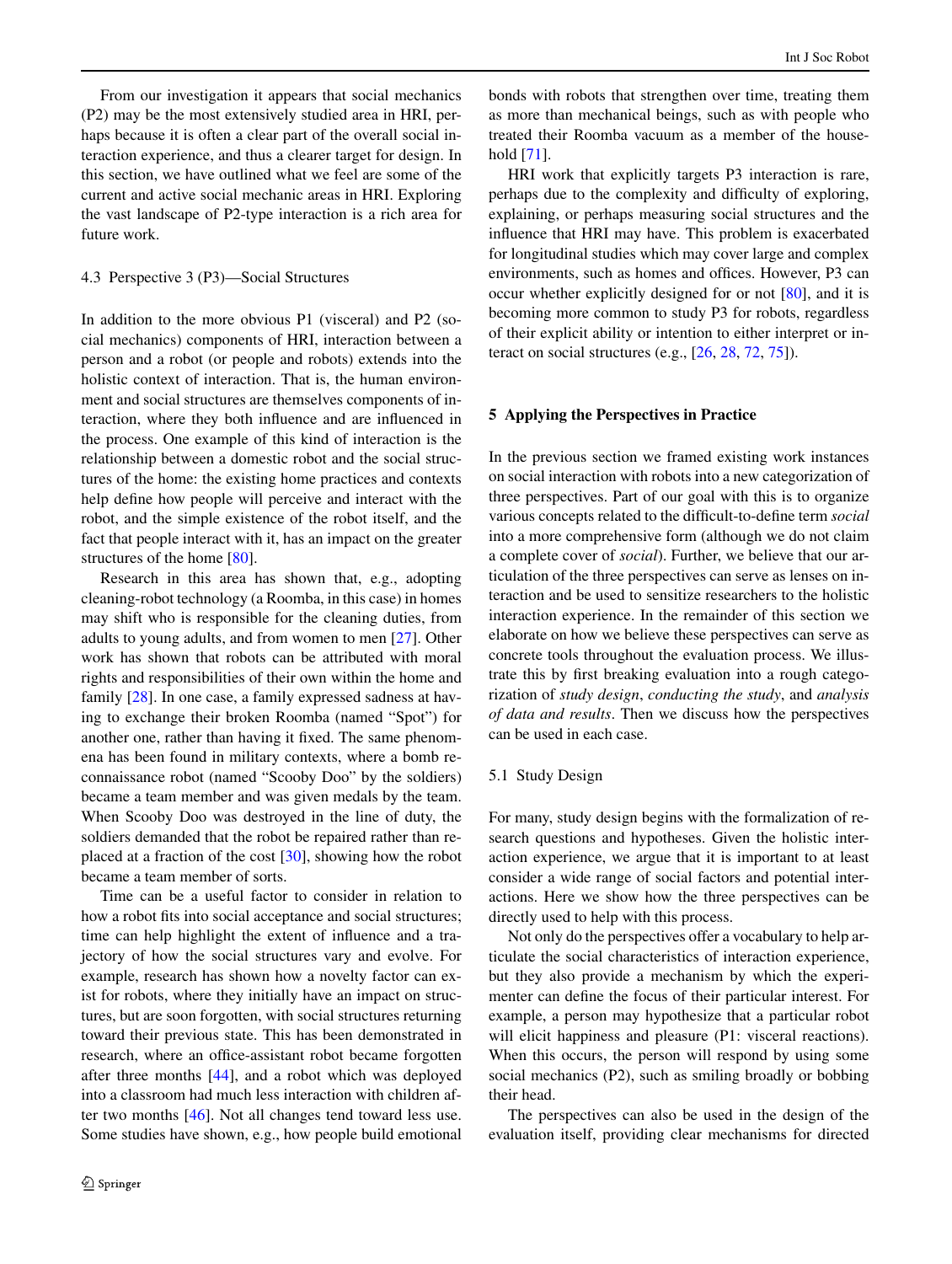brainstorming and discussion. In particular, they can help assess if and how the types of questions in the study address the targeted social interactions. Further, by utilizing the concept of P1, P2, and P3, evaluators can consider the holistic interaction context beyond their immediate study scope. Following, the perspectives can serve as tools to narrow or expand the evaluation scope as desired. It may even give the evaluator clear directions for additional questions to consider. This applies to both the overall design of the experiment and the detailed parts, such as actual questionnaires and survey forms. We present a more in-depth and concrete method for leveraging the perspectives in brainstorming in Sect. [6.](#page-8-0)

# 5.2 Conducting the Study

While the study is being conducted, the three perspectives can serve as a means to remind the evaluator of various social issues of importance.

The three perspectives can be used during task completion and efficiency-type explorations to raise more socially oriented questions, such as how the person's P1 reactions or the robot's P2 communication are related to the observations, or how the observed results may influence the broader social structures (P3). This sensitization role can be particularly useful for field studies which involve direct observation, note taking, or unstructured interviews, which can take unexpected turns. For example, as the evaluator notes an observation, the perspectives can be used to help consider the observation from different angles, building toward a more holistic view on interaction experience.

The perspectives can also be integrated directly into the data collection instrumentation, e.g. note paper could have pre-generated sections that highlight P1, P2, P3. For physiological measurements the perspectives can help widen or help define the target information of interest to the observer. For instance, the frequency and timing of observations can be selected to target long-term interaction (one of the core P3 properties).

Overall, the perspectives can be used as a framework under which to apply existing HCI and HRI evaluation techniques. We believe that this could be a way to (a) add structure that steers toward social interaction with robots, and (b) sensitize the evaluator to the holistic view on interaction experience.

#### 5.3 Analysis of Data and Results

For the analysis of the evaluation results, the three perspectives can be used to dissect and direct data exploration. P1, P2, P3 can be used to keep the experimenter grounded on the participant's experience and to remain explicitly focused on the social aspects of interaction.

Also, the perspectives can become tools to probe the data from different social angles. When the evaluator uncovers a particular finding or develops a hunch, they can directly use the three perspectives to consider other related data or findings: they can ask "how does this relate to the three perspectives?", "how does this finding impact the interaction experience on the three perspectives?", or "how do findings and data from the other perspectives influence this finding?" For example, if it appears that people do not like to interact with a given domestic robot when guests are over, then the following hypothetical statements could be considered. Perhaps the robot's P2-type communication, or people's P1 type reactions to the robot, are intimate and inappropriate in group situations. Maybe the P3 integration into the home makes it uncomfortable to interact with the (lesser) robot in front of guests. For whatever reason, how does not interacting with the robot around guests impact the long-term P1-type reactions, direct P2 interactions, or P3 integration?

The perspectives also can serve as a powerful, but simple in notation, vocabulary for communicating findings. Our perspectives enable complex, multi-level social interactions to be clearly expressed. As an example, in a hypothetical study, "People found the robot to be creepy, which they expressed both in P1-type externalized reactions and P2 gestures such as 'keep away' hand gestures, and this had very strong P3-type interactions with the home." In this example, the perspectives highlight the difference between perhaps sometimes involuntary P1 and voluntary P2 interactions, and the more individual P1, P2 in comparison to related P3 social structure impacts, which are perhaps more difficult to describe without the perspectives.

# <span id="page-8-0"></span>**6 A Method for Brainstorming Interaction Experience Possibilities**

As outlined in Sect. [5.1,](#page-7-0) the three perspectives can be leveraged in study design and brainstorming. The overall idea has emerged from our own experiences of evaluating HRI: there have been times during our own evaluations when we asked ourselves, "how would a person react to this?" "in what ways?", or during data analysis, "why did the person react this way?" In these instances we found it particularly useful to explore interaction scenario possibilities, and used our anchor on the person's social experiences to push discussion. In this paper we have formalized this *social anchor* into our three perspectives, and developed our methods into a heuristic, in the form of a concrete method, to leverage the perspectives in exploring the interaction possibilities space. Our method is based around the idea of developing and using an *interaction experience map*.

Having a detailed resource that outlines a range of interaction possibilities and outcomes, for a given HRI scenario,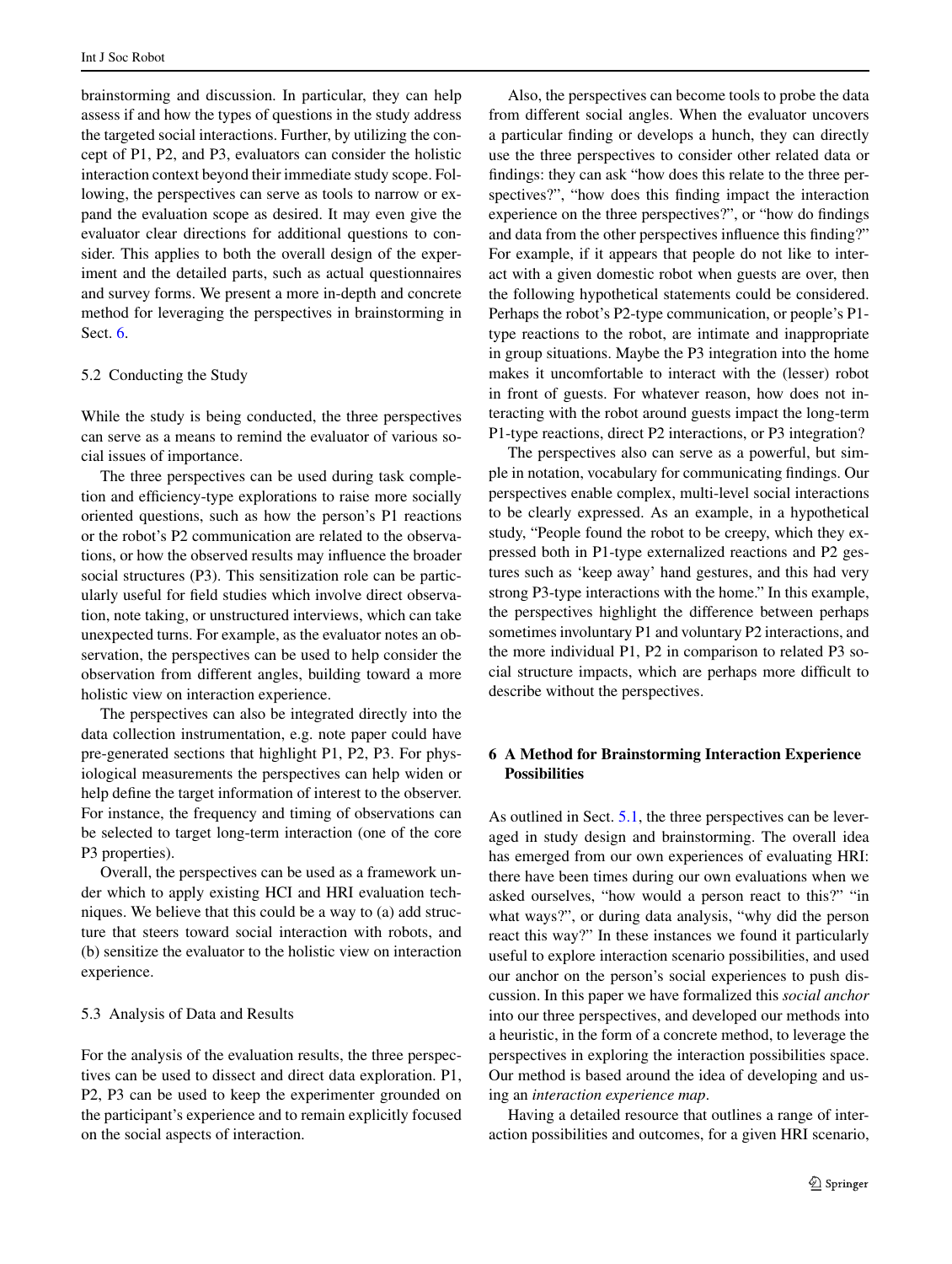

<span id="page-9-0"></span>**Fig. 2** Interaction experience, mutually shaped by two active agents: human and robots

can be a useful tool for both evaluation design and analysis of the results. Such a detailed database, or an *interaction experience map*, could be consulted to explore alternative outcomes in an interaction scenario or to help explain unexpected observations or results—an approach reminiscent of cognitive walkthroughs [\[34](#page-12-34)]. Unfortunately, such resources generally do not exist, particularly for exploratory research of cutting-edge robot systems, and experimenters must often do this kind exploration themselves, repeatedly, for each study they run. With this approach the problem then becomes one of doing a thorough and well-rounded job of probing and exploring possibilities.

The idea of the *interaction experience map*, and related processes, has emerged from how we used the three perspectives in our own HRI evaluation projects. We present and propose here a refined and formulated methodology for leveraging the perspectives to build an *interaction experience map*.

#### 6.1 Outlining the Interaction Experience Map

We take a holistic view (as outlined in Sect. [2.3](#page-2-1) and Fig. [1\)](#page-2-0) on interaction experience, using the three perspectives as a structural framework to focus our exploration (Fig. [2\)](#page-9-0). As highlighted in the figure, all three perspectives on the holistic interaction experience can be considered from the viewpoint of the human or the robot. The human-centric view considers how the person feels about, approaches, and interprets the interaction experience, and the robot-centric view considers how the robot itself, including its design, behavior and actions, influences the experience.

#### 6.2 Mapping Interaction Experience Possibilities

Here we propose a process that can help develop and create a map of interaction experience possibilities. The key points of this process are that (a) both the human- and robotcentric views are explicitly and simultaneously considered, and (b) the three perspectives serve as direct brainstorming and sensitizing tools. We propose that the *interaction experience map* can be generated in an iterative and exploratory manner, where the three perspectives prod the experimenter to consider the targeted facets of interaction.

# *6.2.1 Human-Centered View*

For the human-centered view, the evaluator can start by brainstorming possible interaction scenarios which may happen in regards to a person and the particular robot or interface. In this stage of the process the evaluator generates a list of high-level scenarios that could conceivably take place, such as, e.g., a person trying to have an extended conversation with the robot even though the robot does not intelligently respond, or the person completely ignoring the robot, and so forth.

Then, for each scenario listed in the first step, P1, P2, P3 can be used as probes to consider the interaction experience possibilities within the scenarios, and to sensitize the exploration to the particular social considerations. Following our previous example, a person conversing with a robot exhibits social mechanics P2 elements of conversation and gestures, but they may also have visceral P1-type reactions when the robot does not respond as expected. This may include frustration and annoyance, which the person may externalize by means of body language, communication which the robot may be able to detect. One emerging question is how does being frustrated with the robot, and being unable to have an in-depth conversation, influence how the robot is ultimately used, adopted, and integrated into its target environment (P3)?

For each idea and social reaction, we encourage the experimenter to consider alternate possibilities as a means to generate additional interaction possibilities. For example, rather than being frustrated with a limited robot, the person may find the robot silly and the situation humorous, or the robot insistent and perhaps intimidating. Following, each of these alternates can be then constructed into additional possible interaction scenarios, e.g., perhaps the robot will be perceived as humorous and the person will use the robot for its entertainment value. Finally, the process can loop in an iterative fashion and these new interaction scenarios can be again analyzed using the three perspectives. This entire process is outlined on the left of Fig. [3](#page-10-0).

# *6.2.2 Robot-Centered View*

Simultaneous to the human-oriented exploration, a similar process is followed for the robot-centered case. First, the experimenter brainstorms robot design characteristics that they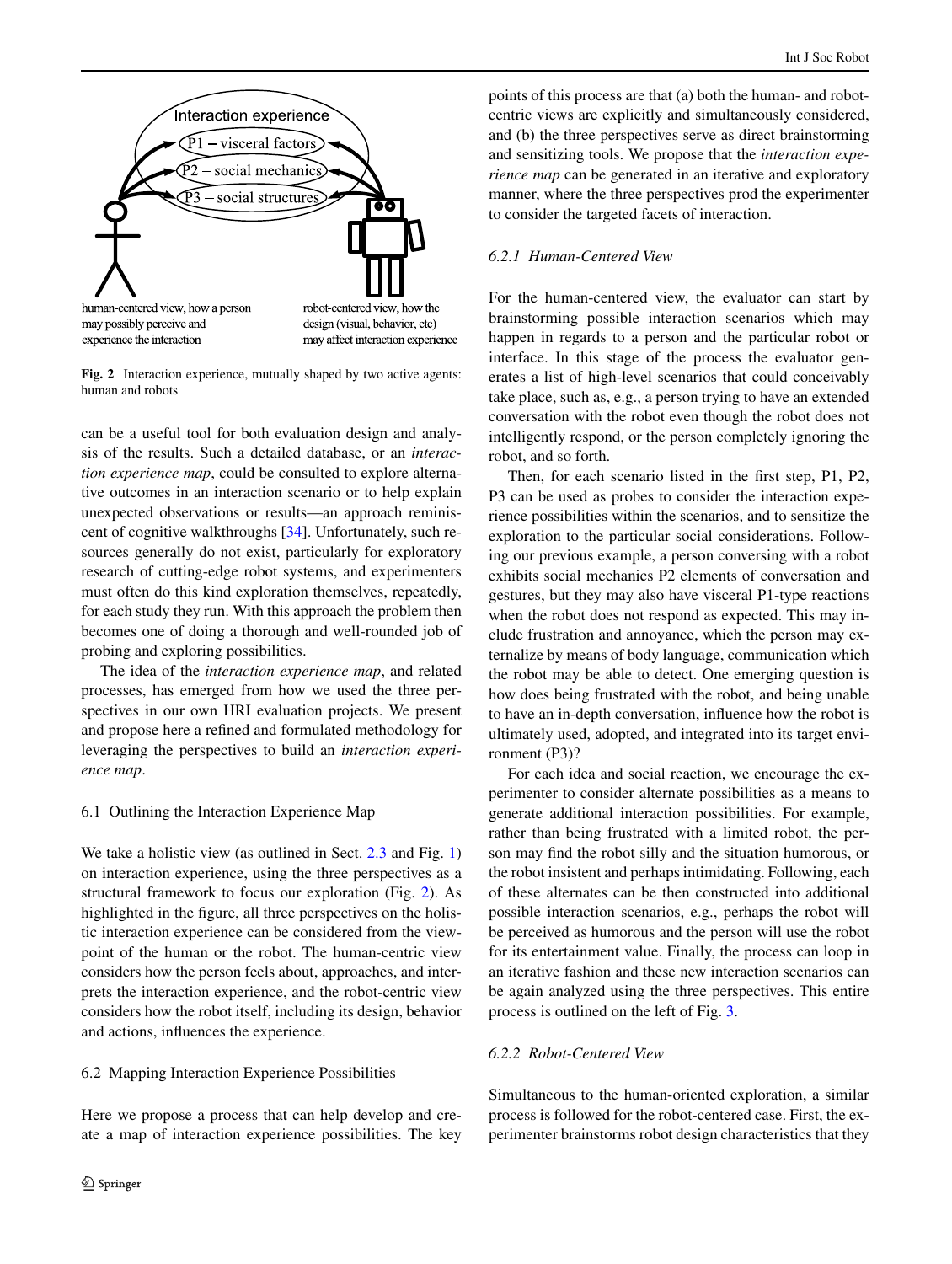

<span id="page-10-0"></span>**Fig. 3** Example process of using the three perspectives to fuel an exploration into experience possibilities

expect may influence the interaction experience. For example, the fact that the robot has a face, makes loud noises when it moves, or even that it is the color red.

Then, for each characteristic that was identified, the experimenter considers how people may react to it, and thus, how it may influence interaction experience. Here the three perspectives can be used as exploration probes, e.g., people may find the red color to mean warning or danger (on P2 or perhaps P1), and the robot being noisy may severely hinder its deployment success as it may clash with existing P3 social structures.

For each reaction possibility discovered, consider alternate ways that the interaction experience may be affected. For example, the red color may be seen as being festive or warm, or the noise may be perceived as a friendly quirk of the robot, or perhaps that it represents the robot complaining while working. Finally, the next step is to use these alternate experience possibilities to re-think and re-brainstorm which characteristics may impact experience, and this leads to another iteration of the entire process (as outlined on the right side of Fig. [3\)](#page-10-0). For example, now that we have considered that the red, noisy robot may be seen as a festive robot with a quirky, fun sound, we can consider which other design aspects could support this identity, such as perhaps the particular face of the robot or the way that it moves.

# 6.3 Bringing it Together

As highlighted in Fig. [3](#page-10-0), ideas and discoveries should be shared between the simultaneous human- and robotcentered processes. This hints at the flexibility that we see as being inherent in this process, despite the structured and directional method presented in Fig. [3](#page-10-0)—by no means do we suggest that the experimenter constrain their brainstorming to the process we present here.

This flexibility also matches our own experiences of map exploration, the foundations of where this process began. In practice, we jumped between various methods of design and brainstorming, using components of our method presented here when we felt they were particularly useful. We see our map-building process as a guide and aide to brainstorming. While this process can be followed structurally, particularly as a way to start exploration, in practice we see it as something the experimenter can turn to for hints and ideas for pushing the brainstorming to new directions—particularly in relation to the three perspectives. This is highlighted by the fact that, as presented, this process has no explicit end and could conceivably yield a very large map. In practice, it is up to the sense and judgment of the experimenter to decide which possibility directions to pursue and which ones to cut.

As currently presented, our process does not have mechanisms for grounding exploration on anything but the opinions of the experimenter, and so this highlights the fact that the resulting map is grounded only within the experimenter's own sense of judgment.

The overall result of this process is a very comprehensive set of socially focused and context-aware considerations on interaction experience possibilities between a person and a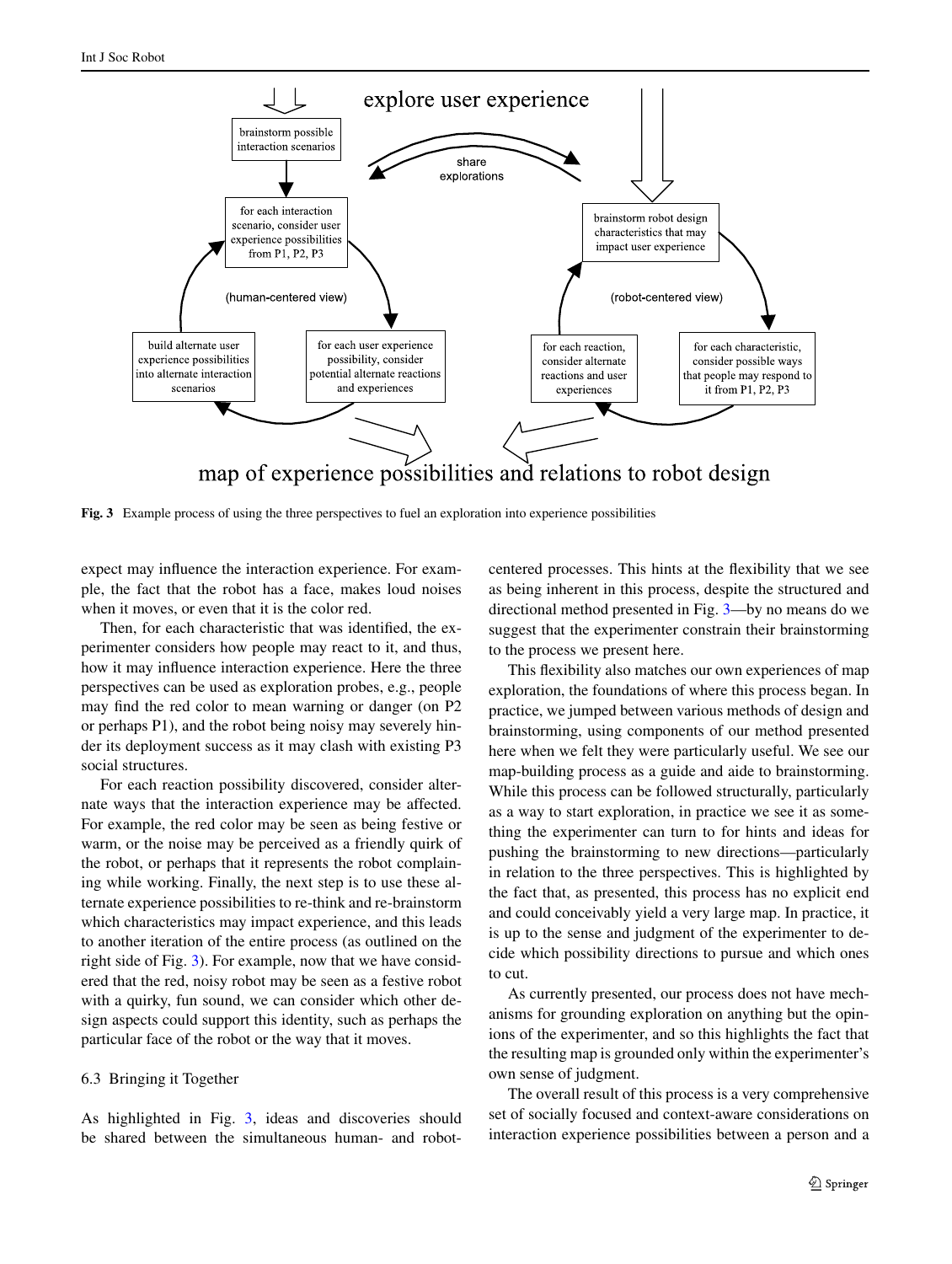robot, both in terms of how the person will experience the interaction and how the robot itself may influence this experience.

# **7 Future Work**

Our perspectives (and the techniques surrounding the experience possibilities map) need to be practically and formally deployed in actual evaluations, as a way to better understand the scope of our proposed methods and to validate our approach. Related to this, we need to develop more concrete methodologies and tools for how the perspectives can be used by evaluators. We hope that these will emerge as we apply the techniques in actual studies.

Our analysis of related HCI and HRI evaluation methods presented in Sect. [3](#page-2-2) was based on techniques which we feel are particularly relevant. However, there are many other techniques which we have not yet explored, such as research-through-design and video based evaluations, and it remains a question how our perspectives will relate to other methods.

The three perspectives as presented only cover a portion of interaction possibilities within the holistic context, and we intend to consider which other perspectives are needed in this framework to offer a better cover. For example, currently we do not explicitly handle the differences between a single robot versus groups of robots, or actual changes to the physical structures of the home in addition to the social ones, such as with roombarization where homes are physically modified to accommodate the robot [[73\]](#page-14-1). Further, while our perspectives and technique focus on highlighting particular robot characteristics, we do not address how the combination of characteristics can be an important factor. That is, the meaning and influence of one robot design characteristic will be highly dependent on the other characteristics of the robot. Following this, we need to further investigate how these robot particulars relate to the characteristics and personality of a given person interacting with the robot.

Our current perspectives are presented as a means to aid in evaluation, to help a person consider interaction possibilities. It can also be interesting to consider how a robot could internally use the perspectives in forming its understanding of social interaction.

Finally, while we present our perspectives and interaction experience map as being a tool explicitly for HRI, the question remains as to how much of an overlap exists between these methods and applicability to other technologies. We envision that these perspectives may be useful for any technology which has a very strong social presence, and are excited about future exploration in this area.

#### **8 Conclusions**

Robots, by their very nature, encourage social interaction and create a unique interaction experience for people. The exact mechanics behind this phenomenon are perhaps yet unknown, but we argue that it is related to how robots integrate into everyday settings, encourage anthropomorphism and create a unique sense of *active agency*—people naturally tend to treat robots similar to living entities. While the fields of HCI and HRI provide many well-tested evaluation techniques, we feel that a gap exists in considering how these should be applied to HRI in a way that acknowledges and targets its holistic and contextual nature. As such, we call for this question to be further explored and for researchers to devise techniques and methods that explicitly target the unique properties of HRI.

In this paper, we have presented one such approach in the form of a new set of perspectives that evaluators can use to help target the social and contextual nature of HRI, highlighted how the perspectives can be used as a powerful vocabulary to discuss and classify existing work and evaluations, and demonstrated how we feel it can be integrated into evaluation. Overall, we see this paper as both a call for considering the unique challenges posed for evaluating robots, as well as offering an initial step in both highlighting the issue and offering initial solutions.

<span id="page-11-3"></span>**Acknowledgements** This research was supported by the National Sciences and Engineering Research Council of Canada (NSERC), the Alberta Informatics Circle of Research Excellence (iCore), the Japan Science and Technology Agency (JST), the Japan Society for the Promotion of Science (JSPS) and various University of Calgary grants. We would like to thank members of the University of Calgary Interactions Lab, and the Georgia Tech Work2Play lab for help and support.

#### <span id="page-11-0"></span>**References**

- <span id="page-11-1"></span>1. Barrett HC, Todd PM, Miller GF et al (2005) Accurate judgments of intention from motion cues alone: a cross-cultural study. Evol Human Behav 26(4):313–331. doi:[10.1016/j.evolhumbehav.2004.](http://dx.doi.org/10.1016/j.evolhumbehav.2004.08.015) [08.015](http://dx.doi.org/10.1016/j.evolhumbehav.2004.08.015)
- <span id="page-11-2"></span>2. Bartneck C, Forlizzi J (2004) A design-centred framework for social human-robot interaction. In: IEEE international workshop on robot and human interactive communication, 2004. ROMAN'04, Kurashiki, Okayama, Japan, 20–22 September 2004. IEEE Comput Soc, Los Alamitos, pp 581–594. doi:[10.1109/ROMAN.2004.](http://dx.doi.org/10.1109/ROMAN.2004.1374827) [1374827](http://dx.doi.org/10.1109/ROMAN.2004.1374827)
- 3. Bartneck C, van der Hoek M, Mubin O et al (2007) "Daisy, Daisy, give me your answer do!": switching off a robot. In: Proceedings of the 2nd ACM/IEEE conference on human-robot interaction, 2007. HRI'07, Washington, DC, USA, 10–12 March 2007. ACM, New York, pp 217–222. doi:[10.1145/1228716.1228746](http://dx.doi.org/10.1145/1228716.1228746)
- 4. Bartneck C, Verbunt M, Mubin O et al (2007) To kill a mockingbird robot. In: Proceedings of the 2nd ACM/IEEE conference on human-robot interaction, 2007. HRI'07, Washington, DC, USA, 10–12 March 2007. ACM, New York, pp 81–87. doi[:10.1145/](http://dx.doi.org/10.1145/1228716.1228728) [1228716.1228728](http://dx.doi.org/10.1145/1228716.1228728)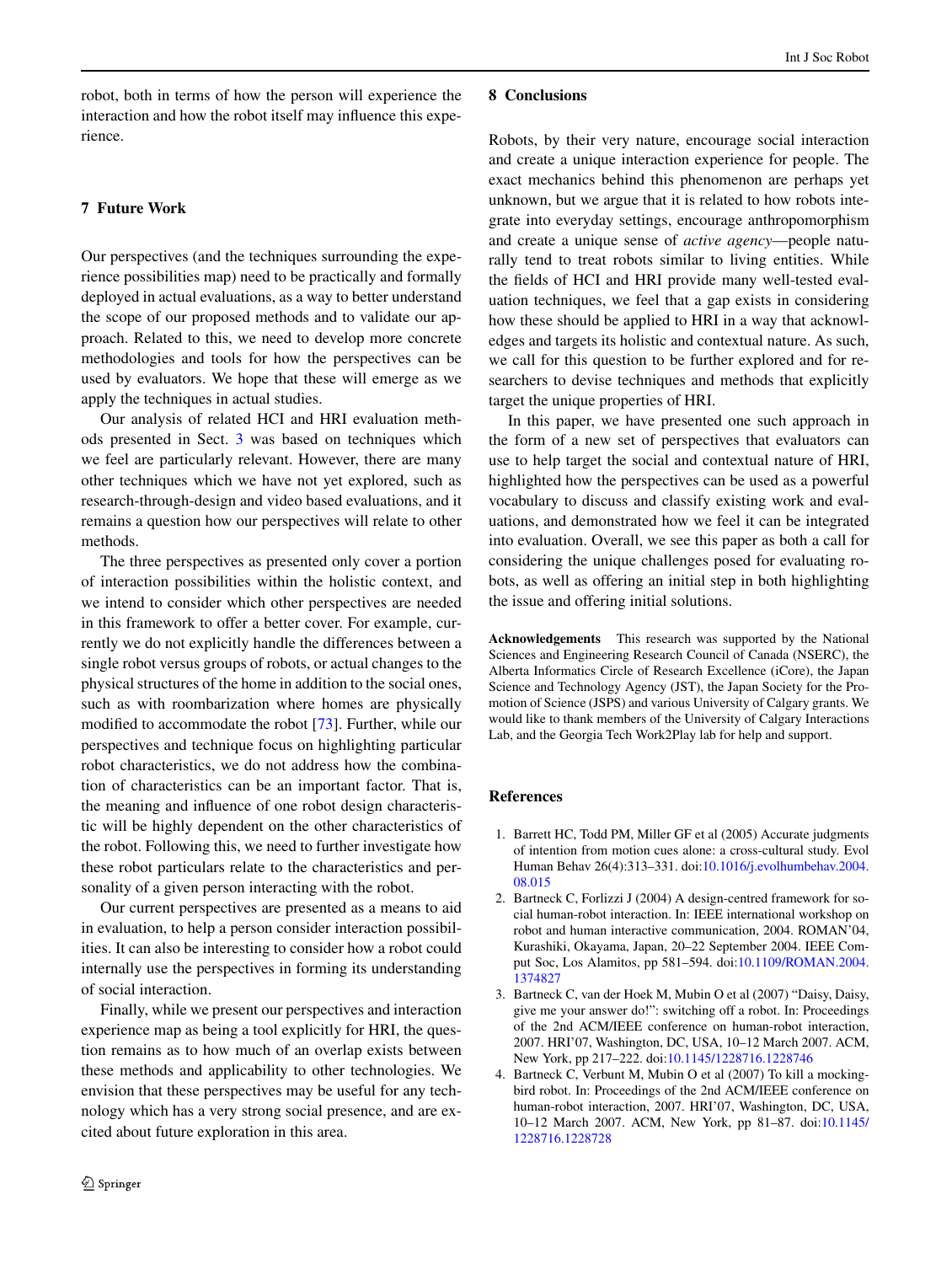- <span id="page-12-29"></span><span id="page-12-26"></span><span id="page-12-22"></span>5. Bates J (1994) The role of emotion in believable agents. Commun ACM 37(7):122–125. doi[:10.1145/176789.176803](http://dx.doi.org/10.1145/176789.176803)
- <span id="page-12-24"></span><span id="page-12-2"></span>6. Bethel CL, Bringes C, Murphy RR (2009) Non-facial and nonverbal affective expression in appearance-constrained robots for use in victim management: robots to the rescue! In: Proceedings of the 4th ACM/IEEE conference on human-robot interaction, 2009. HRI'09, San Diego, California, USA, 11–13 March 2009. ACM, New York, pp 191–192. doi[:10.1145/1514095.](http://dx.doi.org/10.1145/1514095.1514130) [1514130](http://dx.doi.org/10.1145/1514095.1514130)
- <span id="page-12-33"></span><span id="page-12-0"></span>7. Beyer H, Holtzblatt K (1998) Contextual design: defining customer-centered systems. Morgan Kauffman, San Mateo
- 8. Boehner K, DePaula R, Dourish P et al (2007) How emotion is made and measured. Int J Hum-Comput Stud (IJHCS) 65(4):275– 291. doi[:10.1016/j.ijhcs.2006.11.016](http://dx.doi.org/10.1016/j.ijhcs.2006.11.016)
- <span id="page-12-7"></span>9. Breazeal CL (2003) Emotion and sociable humanoid robots. Int J Hum-Comput Stud (IJHCS) 59(1–2):119–155. doi[:10.1016/](http://dx.doi.org/10.1016/S1071-5819(03)00018-1) [S1071-5819\(03\)00018-1](http://dx.doi.org/10.1016/S1071-5819(03)00018-1)
- <span id="page-12-27"></span>10. Breazeal CL (2003) Toward sociable robots. Robot Autonom Syst 42(3–4):167–175. doi:[10.1016/S0921-8890\(02\)00373-1](http://dx.doi.org/10.1016/S0921-8890(02)00373-1)
- 11. Breazeal CL, Brooks AG, Gray J et al (2004) Tutelage and collaboration for humanoid robots. Int J Human Robot (IJHR) 1(2):315– 348. doi[:10.1142/S0219843604000150](http://dx.doi.org/10.1142/S0219843604000150)
- <span id="page-12-17"></span>12. Burgard W, Cremers AB, Fox D et al (1999) Experiences with an interactive museum tour-guide robot. Artif Intell 114(1–2):3–55. doi:[10.1016/S0004-3702\(99\)00070-3](http://dx.doi.org/10.1016/S0004-3702(99)00070-3)
- <span id="page-12-16"></span>13. Crabtree A, Benford S, Greenhalgh C et al (2006) Supporting ethnographic studies of ubiquitous computing in the wild. In: Proceedings of the 6th conference on designing interactive systems, 2006. DIS'06, University Park, PA, US, 26–28 June 2006. ACM, New York, pp 60–69. doi[:10.1145/1142405.1142417](http://dx.doi.org/10.1145/1142405.1142417)
- <span id="page-12-15"></span><span id="page-12-1"></span>14. Cramer H, Goddijn J, Wielinga B et al (2010) Effects of (in)accurate empathy and situational valence on attitudes towards robots. In: Proceedings of the 5th ACM/IEEE conference on human-robot interaction, 2010. HRI'10, Osaka, Japan, 2–5 March 2010. ACM, New York, pp 141–142. doi[:10.1145/1734454.](http://dx.doi.org/10.1145/1734454.1734513) [1734513](http://dx.doi.org/10.1145/1734454.1734513)
- <span id="page-12-12"></span>15. Cramer H, Kemper N, Amin A et al (2009) 'Give me a hug:' the effects of touch and autonomy on people's responses to embodied social agents. Comput Animat Virtual Worlds 20(2–3):2–3. doi:[10.1002/cav.317](http://dx.doi.org/10.1002/cav.317)
- <span id="page-12-23"></span>16. Csikszentmihalyi M (1990) Flow: the psychology of optimal experience. Harper Collins, New York
- <span id="page-12-18"></span><span id="page-12-11"></span>17. Dautenhahn K (2002) Design spaces and niche spaces of believable social robots. In: IEEE international workshop on robot and human interactive communication, 2002. ROMAN'02, Berlin, Germany, 25–27 September 2002. IEEE Comput Soc, Los Alamitos, pp 192–197. doi[:10.1109/ROMAN.2002.1045621](http://dx.doi.org/10.1109/ROMAN.2002.1045621)
- <span id="page-12-5"></span>18. Dennett D (1987) The intentional stance. MIT Press, Cambridge
- <span id="page-12-20"></span>19. Desmet PMA (2005) Measuring emotions: development and application of an instrument to measure emotional responses to products. In: Blythe MA, Overbeeke K, Monk AF et al (eds) Funology: from usability to enjoyment. Kluwer Academic, Norwell
- 20. Dewey J (1980) Art as experience. Perigee Books, New York
- <span id="page-12-19"></span><span id="page-12-3"></span>21. Dix A, Finlay J, Abowd GD et al (1998) Human-computer interaction, 2nd edn. Prentice Hall, New York
- 22. Dourish P (2001) Where the action is: the foundation of embodied interaction. MIT Press, Cambridge
- 23. Drury JL, Scholtz J, Yanco HA (2003) Awareness in human-robot interactions. In: Proceedings of the IEEE international conference on systems, man and cybernetics, 2003. SMC'03, Washington, DC, USA, 5–8 October 2003, vol 1. IEEE Comput Soc, Los Alamitos, pp 912–918. doi[:10.1109/ICSMC.2003.1243931](http://dx.doi.org/10.1109/ICSMC.2003.1243931)
- 24. Eberts RE (1994) User interface design. Prentice Hall, New York
- 25. Fernaeus Y, Ljungblad S, Jacobsson M et al (2009) Where third wave HCI meets HRI: report from a workshop on user-centred design of robots. In: Adjunct proceedings of the ACM/IEEE international conference on human-robot interaction (late-breaking

<span id="page-12-8"></span>abstracts), 2009. HRI LBA'09, San Diego, California, USA, 11– 13 March 2009. ACM, New York, pp 293–294. doi[:10.1145/](http://dx.doi.org/10.1145/1514095.1514182) [1514095.1514182](http://dx.doi.org/10.1145/1514095.1514182)

- <span id="page-12-14"></span><span id="page-12-4"></span>26. Forlizzi J (2007) How robotic products become social products: an ethnographic study of cleaning in the home. In: Proceedings of the 2nd ACM/IEEE conference on human-robot interaction, 2007. HRI'07, Washington, DC, USA, 10–12 March 2007. ACM, New York, pp 129–136. doi:[10.1145/1228716.1228734](http://dx.doi.org/10.1145/1228716.1228734)
- <span id="page-12-9"></span>27. Forlizzi J, DiSalvo C (2006) Service robots in the domestic environment: a study of the roomba vacuum in the home. In: Proceedings of the 1st ACM SIGCHI/SIGART conference on human-robot interaction, 2006. HRI'06, Salt Lake City, USA, 2–4 March 2006. ACM, New York, pp 258–256. doi[:10.1145/](http://dx.doi.org/10.1145/1121241.1121286) [1121241.1121286](http://dx.doi.org/10.1145/1121241.1121286)
- <span id="page-12-10"></span>28. Friedman B, Kahn PHJr, Hagman J (2003) Hardware companions?—what online AIBO discussion forums reveal about the human-robotic relationship. In: ACM conference on human factors in computing sysems, 2003. CHI'03, Fort Lauderdale, USA, 5–10 April 2003. ACM, New York, pp 273–280. doi:[10.1145/642611.642660](http://dx.doi.org/10.1145/642611.642660)
- <span id="page-12-31"></span><span id="page-12-25"></span>29. Fussell SR, Kiesler S, Setlock LD et al (2008) How people anthropomorphize robots. In: Proceedings of the 3rd ACM/IEEE conference on human-robot interaction, 2008. HRI'08, Amsterdam, The Netherlands, 12–15 March 2008. ACM, New York, pp 145–152. doi:[10.1145/1349822.1349842](http://dx.doi.org/10.1145/1349822.1349842)
- <span id="page-12-30"></span>30. Garreau J (2007) Bots on the ground. Washington Post, WWW, [http://www.washingtonpost.com/wp-dyn/content/article/2007/05/](http://www.washingtonpost.com/wp-dyn/content/article/2007/05/05/AR2007050501009_pf.html) [05/AR2007050501009\\_pf.html.](http://www.washingtonpost.com/wp-dyn/content/article/2007/05/05/AR2007050501009_pf.html) Visited April 9th, 2008
- 31. Gaver B, Dunne T, Pacenti E (1999) Design: cultural probes. Interactions 6(1):21–29. doi:[10.1145/291224.291235](http://dx.doi.org/10.1145/291224.291235)
- <span id="page-12-34"></span>32. Gockley R, Forlizzi J, Simmons R (2006) Interactions with a moody robot. In: Proceedings of the 1st ACM SIGCHI/SIGART conference on human-robot interaction, 2006. HRI'06, Salt Lake City, USA, 2–4 March 2006. ACM, New York, pp 186–193. doi:[10.1145/1121241.1121274](http://dx.doi.org/10.1145/1121241.1121274)
- <span id="page-12-32"></span>33. Gockley R, Forlizzi J, Simmons R (2007) Natural personfollowing behavior for social robots. In: Proceedings of the 2nd ACM/IEEE conference on human-robot interaction, 2007. HRI'07, Washington, DC, USA, 10–12 March 2007. ACM, New York, pp 17–24. doi[:10.1145/1228716.1228720](http://dx.doi.org/10.1145/1228716.1228720)
- <span id="page-12-21"></span>34. Greenberg S (2003) Working through task-centered system design. In: Diaper D, Stanton N (eds) The handbook of task analysis for human-computer interaction. Lawrence Erlbaum Associates, Inc., Mahwah
- <span id="page-12-6"></span>35. Groom V, Chen J, Johnson T et al (2010) Critic, compatriot, or chump?: Responses to robot blame attribution. In: Proceedings of the 5th ACM/IEEE conference on human-robot interaction, 2010. HRI'10, Osaka, Japan, 2–5 March 2010. ACM, New York, pp 211–218. doi[:10.1145/1734454.1734545](http://dx.doi.org/10.1145/1734454.1734545)
- <span id="page-12-13"></span>36. Guo C, Sharlin E (2008) Exploring the use of tangible user interfaces for human-robot interaction: a comparative study. In: ACM conference on human factors in computing sysems, 2007. CHI'07, San Jose, California, USA, 28 April–3 May 2007. ACM, New York, pp 121–130. doi:[10.1145/1357054.1357076](http://dx.doi.org/10.1145/1357054.1357076)
- <span id="page-12-28"></span>37. Harrison S, Dourish P (1996) Re-place-ing space: the roles of place and space in collaborative systems. In: Proceedings of the ACM conference on computer supported cooperative work, 1996. CSCW'96, Boston, US, 16–20 November 1996. ACM, New York. doi:[10.1145/240080.240193](http://dx.doi.org/10.1145/240080.240193)
- 38. Heider F, Simmel M (1944) An experimental study of apparent behavior. Am J Psychol 57:243–259
- 39. Ho CC, MacDorman KF, Pramono ZADD (2008) Human emotion and the uncanny valley: a GLM, MDS, and isomap analysis of robot video ratings. In: Proceedings of the 3rd ACM/IEEE conference on human-robot interaction, 2008. HRI'08, Amsterdam, The Netherlands, 12–15 March 2008. ACM, New York, pp 169–176. doi:[10.1145/1349822.1349845](http://dx.doi.org/10.1145/1349822.1349845)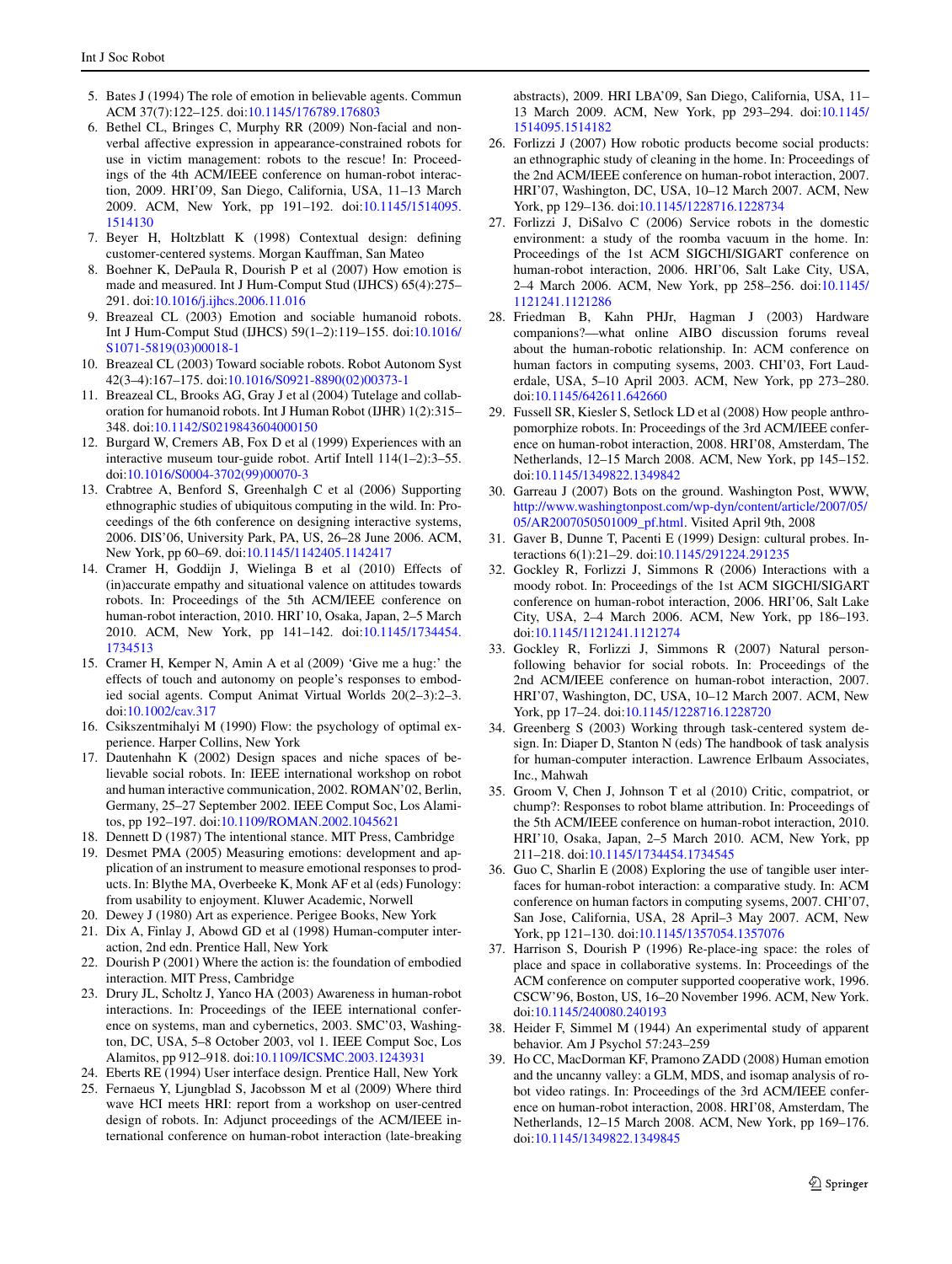- <span id="page-13-15"></span><span id="page-13-14"></span><span id="page-13-13"></span>40. Holz T, Dragone M, O'Hare MP (2009) Where robots and virtual agents meet: a survey of social interaction research across milgram's reality-virtuality continuum. Int J Soc Robot 1(1):83–93. doi:[10.1007/s12369-008-0002-2](http://dx.doi.org/10.1007/s12369-008-0002-2)
- <span id="page-13-4"></span>41. Höök K (2005) User-centered design and evaluation of affective interfaces. In: From brows to trust. Lecture notes in computer science, vol 7. Springer, Berlin, New York, Heidelberg
- <span id="page-13-28"></span>42. Höök K, Sengers P, Andersson G (2003) Sense and sensibility: evaluation and interactive art. In: ACM conference on human factors in computing sysems, 2003. CHI'03, Fort Lauderdale, USA, 5–10 April 2003. ACM, New York, pp 241–248. doi[:10.1145/](http://dx.doi.org/10.1145/642611.642654) [642611.642654](http://dx.doi.org/10.1145/642611.642654)
- <span id="page-13-12"></span>43. Hornecker E, Buur J (2006) Getting a grip on tangible interaction: a framework on physical space and social interaction. In: ACM conference on human factors in computing sysems, 2006. CHI'06, Montréal, Quèbec, 22–28 April 2006. ACM, New York, pp 437– 446. doi[:10.1145/1124772.1124838](http://dx.doi.org/10.1145/1124772.1124838)
- <span id="page-13-29"></span>44. Hüttenrauch H, Eklundh KS (2002) Fetch-and-carry with CERO: observations from a long-term user study with a service robot. In: IEEE international workshop on robot and human interactive communication, 2002. ROMAN'02, Berlin, Germany, 25–27 September 2002. IEEE Comput Soc, Los Alamitos, pp 158–163. doi:[10.1109/ROMAN.2002.1045615](http://dx.doi.org/10.1109/ROMAN.2002.1045615)
- <span id="page-13-0"></span>45. Isbister K, Höök K, Sharp M et al (2006) The sensual evaluation instrument: developing an affective evaluation tool. In: ACM conference on human factors in computing sysems, 2006. CHI'06, Montréal, Quèbec, 22–28 April 2006. ACM, New York, pp 1163– 1172. doi:[10.1145/1124772.1124946](http://dx.doi.org/10.1145/1124772.1124946)
- <span id="page-13-18"></span><span id="page-13-17"></span>46. Kanda T, Sato R, Saiwaki N et al (2007) A two-month field trial in an elementary school for long-term human-robot interaction. IEEE Trans Robot 23(5):962–971. doi[:10.1109/TRO.](http://dx.doi.org/10.1109/TRO.2007.904904) [2007.904904](http://dx.doi.org/10.1109/TRO.2007.904904)
- <span id="page-13-20"></span>47. Kiesler S, Hinds P (2004) Introduction to this special issue on human-robot interaction. Human Comput Interact 19(1/2):1–8. doi:[10.1109/TSMCA.2005.850577](http://dx.doi.org/10.1109/TSMCA.2005.850577)
- 48. Landsberger HA (1958) Hawthorne revisited. Ithaca Press, Ithaca
- <span id="page-13-27"></span>49. Lee H, Kim HJ, Kim C (2007) Autonomous behavior design for robotic appliances. In: Proceedings of the 2nd ACM/IEEE conference on human-robot interaction, 2007. HRI'07, Washington, DC, USA, 10–12 March 2007. ACM, New York, pp 201–208. doi[:10.](http://dx.doi.org/10.1145/1228716.1228744) [1145/1228716.1228744](http://dx.doi.org/10.1145/1228716.1228744)
- <span id="page-13-6"></span>50. Lee MK, Forlizzi J, Rybski PE et al (2009) The snackbot: documenting the design of a robot for long-term human-robot interaction. In: Proceedings of the 4th ACM/IEEE conference on human-robot interaction, 2009. HRI'09, San Diego, California, USA, 11–13 March 2009. ACM, New York, pp 7–14. doi[:10.1145/](http://dx.doi.org/10.1145/1514095.1514100) [1514095.1514100](http://dx.doi.org/10.1145/1514095.1514100)
- <span id="page-13-5"></span>51. Lockerd A, Breazeal CL (2004) Tutelage and socially guided robot learning. In: Proceedings of the IEEE/RSJ international conference on intelligent robots and systems, 2004. IROS'04, Sendai, Japan, 28 September–2 October 2004, vol 4. IEEE Comput Soc, Los Alamitos, pp 3475–3480. doi:[10.1109/IROS.](http://dx.doi.org/10.1109/IROS.2004.1389954) [2004.1389954](http://dx.doi.org/10.1109/IROS.2004.1389954)
- <span id="page-13-19"></span>52. Marti P, Pollini A, Rullo A et al (2005) Engaging with artificial pets. In: Proceedings of the annual conference of the European association of cognitive ergonomics, 2005. EACE'05, Chania, Greece, 29 September–1 October 2005. ACM, New York, pp 99–106
- 53. Michalowski MP, Sabanovic S, Kozima H (2007) A dancing robot for rhythmic social interaction. In: Proceedings of the 2nd ACM/IEEE conference on human-robot interaction, 2007. HRI'07, Washington, DC, USA, 10–12 March 2007. ACM, New York, pp 89–96. doi[:10.1145/1228716.1228729](http://dx.doi.org/10.1145/1228716.1228729)
- 54. Mori M (1970) Bukimi no tani: the uncanny valley (in Japanese). Energy 7:33–35. English translation provided at CogSci'05 workshop: Toward social mechanisms of android science. Views

<span id="page-13-26"></span>of the Uncanny Valley. WWW, [http://www.androidscience.com/](http://www.androidscience.com/theuncannyvalley/proceedings2005/uncannyvalley.html) [theuncannyvalley/proceedings2005/uncannyvalley.html](http://www.androidscience.com/theuncannyvalley/proceedings2005/uncannyvalley.html)

- <span id="page-13-21"></span><span id="page-13-2"></span>55. Muhl C, Nagai T (2007) Does disturbance discourage people from communicating with a robot? In: IEEE international workshop on robot and human interactive communication, 2009. ROMAN'09, Toyama, Japan, 27 September–2 October 2009. IEEE Comput Soc, Los Alamitos, pp 1137–1142. doi:[10.1109/ROMAN.2007.](http://dx.doi.org/10.1109/ROMAN.2007.4415251) [4415251](http://dx.doi.org/10.1109/ROMAN.2007.4415251)
- <span id="page-13-8"></span><span id="page-13-1"></span>56. Mutlu B, Shiwa T, Kanda T et al (2009) Footing in human-robot conversations: how robots might shape participant roles using gaze cues. In: Proceedings of the 4th ACM/IEEE conference on human-robot interaction, 2009. HRI'09, San Diego, California, USA, 11–13 March 2009. ACM, New York, pp 61–68. doi[:10.](http://dx.doi.org/10.1109/ROMAN.2007.4415251) [1109/ROMAN.2007.4415251](http://dx.doi.org/10.1109/ROMAN.2007.4415251)
- <span id="page-13-24"></span>57. Nass C, Moon Y (2000) Machines and mindlessness: social responses to computers. J Soc Issues 56(1):81–103. doi[:10.1111/](http://dx.doi.org/10.1111/0022-4537.00153) [0022-4537.00153](http://dx.doi.org/10.1111/0022-4537.00153)
- <span id="page-13-11"></span>58. Norman DA (1988) The design of everyday things. Doubleday, New York
- 59. Norman DA (2004) Emotional design: why we love (or hate) everyday things. Basic Books, New York
- <span id="page-13-3"></span>60. Pacchierotti E, Christensen HI, Jensfelt P (2006) Design of an office guide robot for social interaction studies. In: Proceedings of the IEEE/RSJ international conference on intelligent robots and systems, 2006. IROS'06, Beijing, China, 9–15 October 2006. IEEE Comput Soc, Los Alamitos, pp 4965–4970. doi:[10.1109/IROS.2006.282519](http://dx.doi.org/10.1109/IROS.2006.282519)
- <span id="page-13-10"></span>61. Picard RW (1999) Affective computing for HCI. In: Proceedings of the HCI international conference on human-computer interaction, 1999. HCI'99, Munich, Germany, 22–26 August 1999. Lawrence Erlbaum Associates, Inc., Mahwah, pp 829–833
- <span id="page-13-7"></span>62. Reeves B, Nass C (1996) The media equation: how people treat computers, television, and new media like real people and places. CSLI Publications, Center for the Study of Language and Information Leland Standford Junior University, Cambridge, UK, first paperback edition
- <span id="page-13-16"></span>63. Richer J, Drury JL (2003) A video game-based framework for analyzing human-robot interaction: characterizing interface design in real-time interactive multimedia applications. In: Proceedings of the 1st ACM SIGCHI/SIGART conference on human-robot interaction, 2006. HRI'06, Salt Lake City, USA, 2–4 March 2006. ACM, New York, pp 266–273. doi:[10.1145/1121241.1121287](http://dx.doi.org/10.1145/1121241.1121287)
- <span id="page-13-25"></span><span id="page-13-9"></span>64. Sanders EBN (1992) Converging perspectives: product development research for the 1990s. Des Manage J 3(4):49–54
- 65. Sengers P, Gaver B (2006) Staying open to interpretation: engaging multiple meanings in design and evaluation. In: Proceedings of the 6th conference on designing interactive systems, 2006. DIS'06, University Park, PA, US, 26–28 June 2006. ACM, New York, pp 99–108. doi:[10.1145/1142405.1142422](http://dx.doi.org/10.1145/1142405.1142422)
- <span id="page-13-22"></span>66. Sharp H, Rogers Y, Preece J (2007) Interaction design: beyond human-computer interaction, 2nd edn. Wiley, New York
- <span id="page-13-23"></span>67. Short E, Hart J, Vu M et al (2010) No fair!!: an interaction with a cheating robot. In: Proceedings of the 5th ACM/IEEE conference on human-robot interaction, 2010. HRI'10, Osaka, Japan, 2–5 March 2010. ACM, New York, pp 219–226. doi[:10.1145/](http://dx.doi.org/10.1145/1734454.1734546) [1734454.1734546](http://dx.doi.org/10.1145/1734454.1734546)
- 68. Sidner CL, Lee C, Morency LP et al (2006) The effect of head-nod recognition in human-robot conversation. In: Proceedings of the 1st ACM SIGCHI/SIGART conference on human-robot interaction, 2006. HRI'06, Salt Lake City, USA, 2–4 March 2006. ACM, New York, pp 290–296. doi:[10.1145/1121241.1121291](http://dx.doi.org/10.1145/1121241.1121291)
- 69. Staudte M, Crocker MW (2009) Visual attention in spoken humanrobot interaction. In: Proceedings of the 4th ACM/IEEE conference on human-robot interaction, 2009. HRI'09, San Diego, California, USA, 11–13 March 2009. ACM, New York, pp 77–84. doi:[10.1145/1514095.1514111](http://dx.doi.org/10.1145/1514095.1514111)